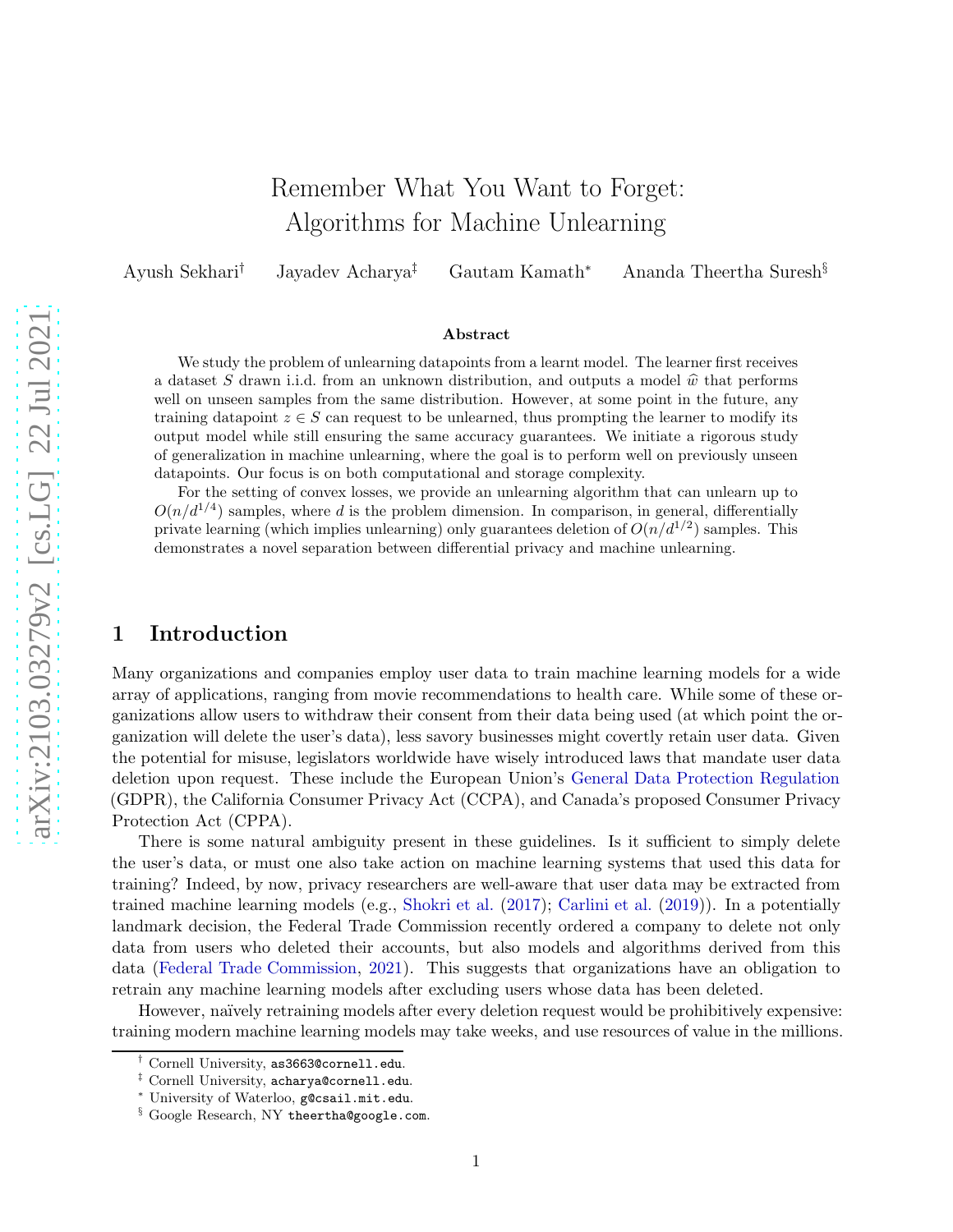One could instead imagine more careful methods, which attempt to excise the required datapoints from the model: crucially, without incurring the cost of retraining from scratch. This notion is called *machine unlearning*. The goal would be to obtain a model which is *identical* to the alternative model that would be obtained when trained on the dataset after removing the points that need to be forgotten. This requirement is rather strong: [Ginart et al.](#page-12-1) [\(2019](#page-12-1)) proposed a relaxed notion of deletion, in which the model must only be close to the alternative, where closeness is defined in a way reminiscent of differential privacy [\(Dwork et al.](#page-11-2), [2006b](#page-11-2)[,a\)](#page-11-3) (our variant of this notion is described in [Definition 2\)](#page-4-0). This relaxation has inspired the design of several efficient algorithms for data deletion from machine learning models [\(Guo et al.,](#page-12-2) [2020](#page-12-2); [Izzo et al.](#page-12-3), [2021](#page-12-3); [Neel et al.](#page-12-4), [2021](#page-12-4); [Ullah et al.,](#page-13-1) [2021](#page-13-1)).

As mentioned before, one naïve strategy involves retraining the model from scratch, sans the deleted datapoints. When the training dataset is large, this approach is undesirable for several reasons. First, it is computationally very expensive. Even iteration over the training data can be too costly, let alone training a new model on it. Second, preserving the entire training dataset consumes a significant amount of storage.<sup>[1](#page-1-0)</sup>

Another straightforward approach involves model checkpointing, in which the learner preemptively stores backup models in which certain points have been excluded. While this strategy makes it easy to quickly return an appropriate backup model upon receiving a deletion request, the downside is that one typically has to store a number of additional models which scales with the training data size, which may be prohibitively large. As we can see from these examples, computational and storage complexity are two vital metrics when designing a machine unlearning algorithm.

Finally, while there has recently been a wealth of results in machine unlearning, all of it has focused on the core problem of empirical risk minimization, where the goal is to minimize the training loss. However, to fulfil the promise of machine learning, we desire algorithms that can generalize to previously unseen test data. Motivated simultaneously by all of these concerns, our goal is to address the following question:

How do we design resource-efficient machine unlearning algorithms which generalize?

Our contributions. We initiate a new line of inquiry in machine unlearning:

- We investigate generalization properties of unlearning algorithms, in particular asking: how many samples can we unlearn while still ensuring good performance on unseen test data? In comparison, prior work focused on the empirical training loss only.
- We consider machine unlearning simultaneously under storage constraints as well as the previously studied computation constraints. Unlike prior work, our algorithms do not require the training data to be available to the unlearning algorithm when deleting samples.
- A clean approach for unlearning is to ignore which particular samples are being unlearnt and directly apply known algorithms and guarantees from differential privacy (DP). We show a strict separation between DP and machine unlearning.

In particular, algorithms based on DP can delete at most  $\widetilde{\Theta}(n/\sqrt{d})$  samples while still retaining test loss performance, where d denotes the dimension of the problem. On the other hand, we provide efficient unlearning algorithms that take into account the particular samples to

<span id="page-1-0"></span><sup>1</sup>Orthogonal to storage constraints, an additional issue is that government regulations may restrict the learner from storing raw user data for extended periods of time due to privacy concerns. However, we focus on storage as it captures undesirability of a wider range of unsatisfactory solutions.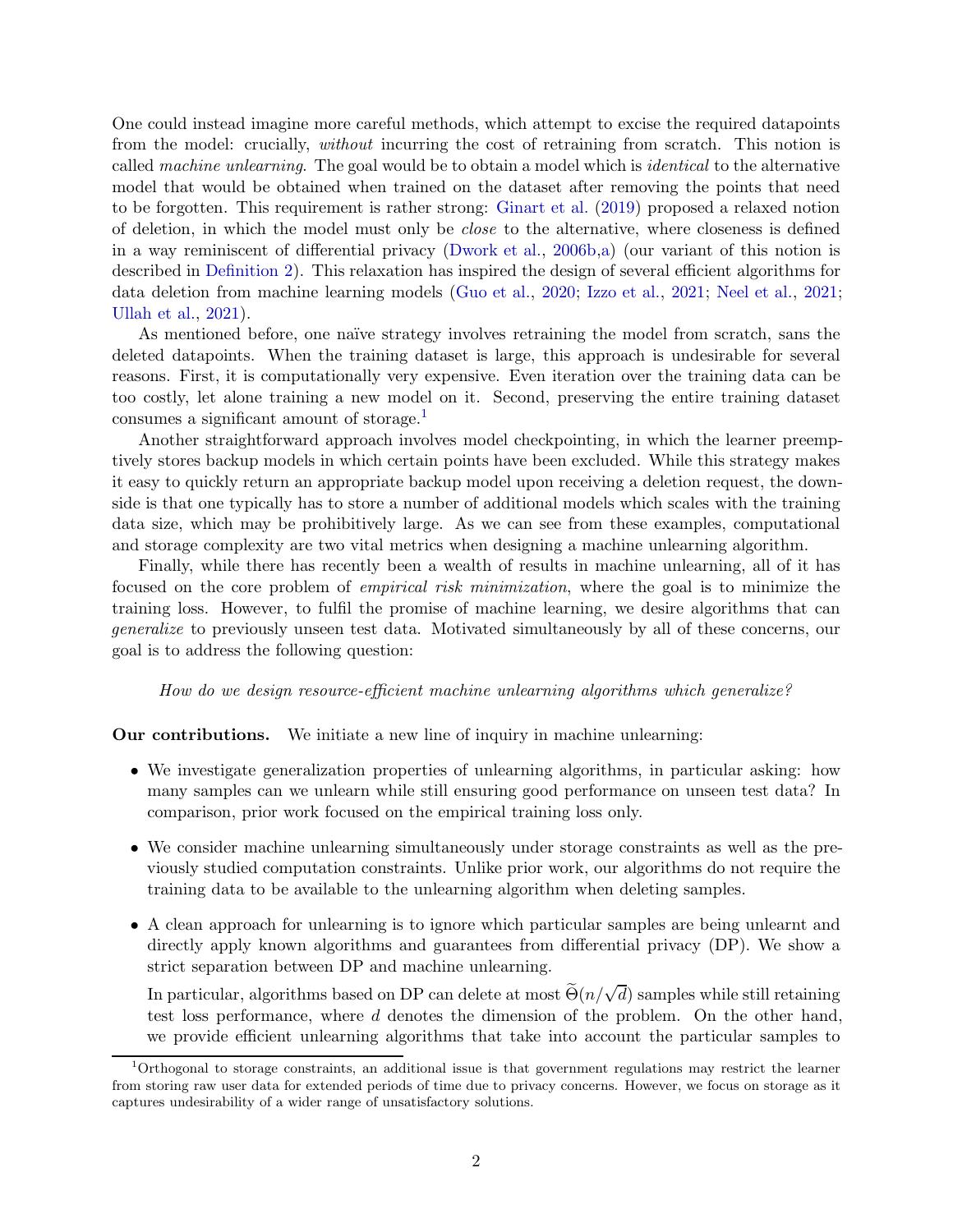be unlearnt and show that we can delete up to  $\tilde{O}(n/d^{1/4})$  samples, thus giving a quadratic improvement in terms of dependence of d over DP. Our results apply to both strongly convex and convex loss functions.

### 1.1 Related work

[Cao and Yang](#page-11-4) [\(2015](#page-11-4)) introduced the term "machine unlearning," and gave efficient deterministic algorithms for exact unlearning in certain settings. This definition requires an algorithm to have identical outputs on a dataset after deleting a point, and if that point was never inserted. However, their algorithms are restricted to very structured problems only. [Bourtoule et al.](#page-11-5) [\(2021](#page-11-5)) provide unlearning algorithms using a sharding-based strategy, though in a weaker unlearning model (requiring only that it be possible that the output may have arisen), and without error guarantees.

[Ginart et al.](#page-12-1) [\(2019\)](#page-12-1) introduced the probabilistic notion of unlearning, inspired by differential privacy [\(Dwork et al.](#page-11-3), [2006a](#page-11-3)[,b](#page-11-2)). Their definition requires the output distribution of the unlearning algorithm to be similar to the output distribution obtained by running the learning algorithm on the dataset without the deleted points. Several recent works [\(Guo et al.](#page-12-2), [2020](#page-12-2); [Izzo et al.](#page-12-3), [2021](#page-12-3); [Neel et al.,](#page-12-4) [2021](#page-12-4); [Ullah et al.](#page-13-1), [2021](#page-13-1)) provide theoretical error guarantees for various problem settings under this probabilistic notion of unlearning. While our unlearning setup is closely related to that of [Ginart et al.](#page-12-1) [\(2019](#page-12-1)) and in the related works, there are two major differences.

First, the prior work focuses on empirical risk minimization [\(Guo et al.](#page-12-2), [2020](#page-12-2); [Izzo et al.](#page-12-3), [2021](#page-12-3); [Neel et al.,](#page-12-4) [2021](#page-12-4); [Ullah et al.](#page-13-1), [2021\)](#page-13-1). In their setup, the goal of the unlearning algorithm is to find approximate minimizers of the empirical loss on the remaining training dataset after deleting samples. In comparison, our focus in this paper is on the test loss, and we wish to understand how many samples can be deleted from a learnt model while still ensuring that the updated model performs well on unseen examples (i.e., the generalization error). As we discuss in [Section 3.1,](#page-5-0) the goal of minimizing the training loss is qualitatively different from that of minimizing the test loss.

Second, the prior work focuses exclusively on the computational cost of unlearning, without concern for associated storage requirements. This has led to approaches which involve memoryintensive checkpointing data structures, which enables fast processing of deletion requests, but consumes potentially impractical amounts of storage. In contrast, we are additionally concerned with memory usage, which highlights the drawbacks of such approaches. Unlike prior work, our algorithms do not require the training data to be available to the unlearning algorithm when deleting samples, and only rely on some cheap-to-store data statistics.

The most closely related work to ours is the *certified data removal framework* of [Guo et al.](#page-12-2) [\(2020](#page-12-2)) which provides efficient data deletion algorithms for generalized linear models (linear and logistic regression). While our deletion algorithm is similar to the Newton update removal mechanism considered in their work, there are some important technical differences. First, their unlearning setup requires access to the entire training dataset for deleting samples; we do not require this. Second, they provide theoretical guarantees in terms of the norm of the empirical gradient being small after data removal. In comparison, our guarantees are for the test loss. Third, their unlearning definition requires the learning algorithm to be randomized, and this leads to worse performance guarantees due to added noise. In comparison, we do not need to randomize the learning algorithm. Finally, our guarantees hold for arbitrary convex loss functions and are thus broader in scope.

Several other models of unlearning have been considered. [Garg et al.](#page-12-5) [\(2020](#page-12-5)) give an alternative perspective on machine unlearning, grounded in cryptography. Other works in this space focus on exploring privacy risks [\(Chen et al.](#page-11-6), [2020](#page-11-6)) and verification [\(Sommer et al.,](#page-13-2) [2020](#page-13-2)) in machine unlearning settings. For specific learning models like SVMs, exact unlearning has been considered under the framework of decremental learning [\(Cauwenberghs and Poggio](#page-11-7), [2001;](#page-11-7) [Tveit et al.,](#page-13-3) [2003](#page-13-3);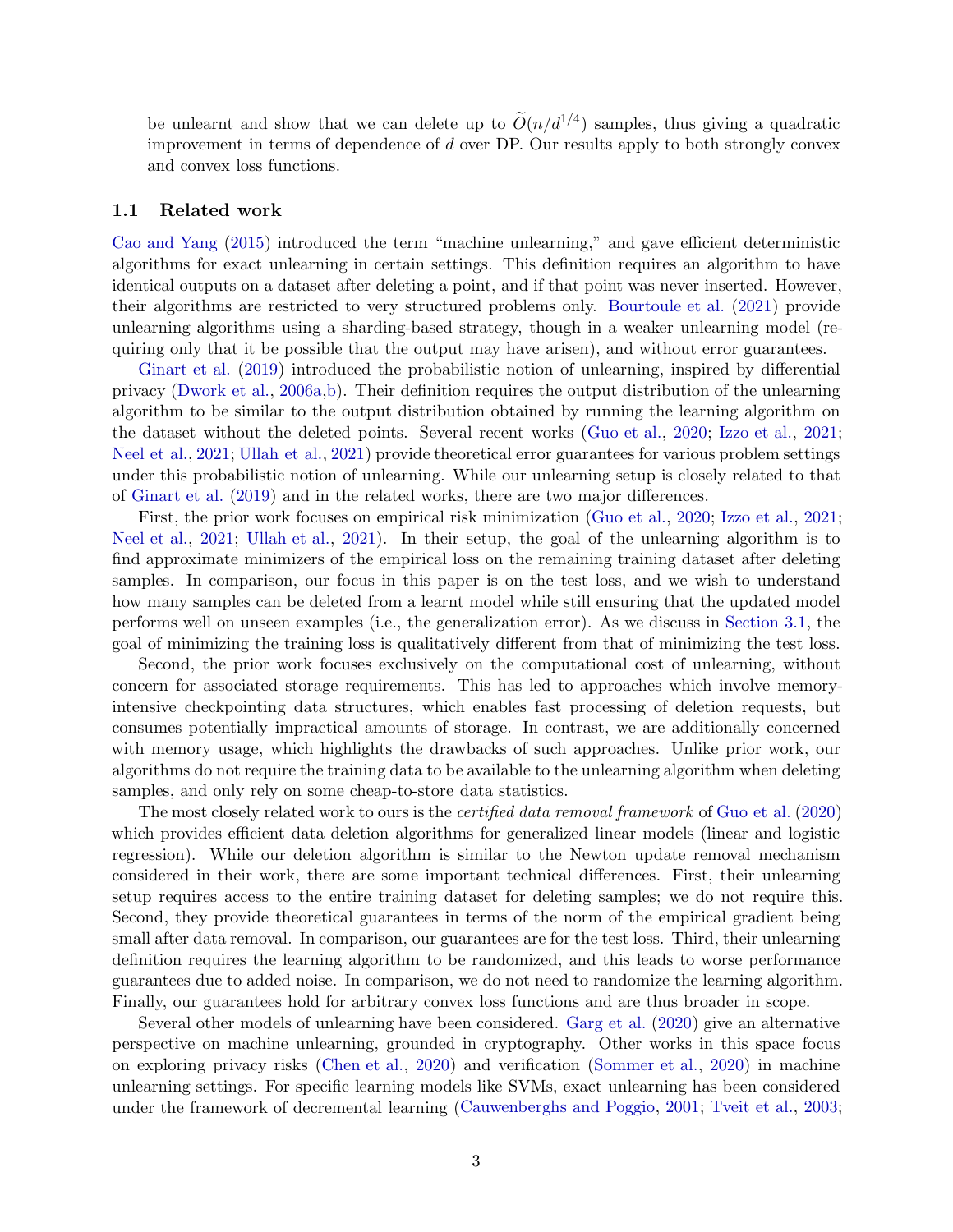[Karasuyama and Takeuchi,](#page-12-6) [2010](#page-12-6); [Romero et al.](#page-12-7), [2007](#page-12-7)). However, the primary motivation in these works is to use the framework of decremental learning to estimate the leave-one-out error in order to provide generalization guarantees for the learnt model. Finally, there has also been recent empirical and theoretical work in developing definitions and algorithms for machine unlearning with deep neural networks for application domains in computer vision [\(Du et al.](#page-11-8), [2019](#page-11-8); [Golatkar et al.](#page-12-8), [2020b](#page-12-8)[,a](#page-12-9); [Nguyen et al.,](#page-12-10) [2020](#page-12-10)).

# 2 Preliminaries

Let  $D$  be a distribution over an instance space  $\mathcal{Z}$  and  $\mathcal{W} \subseteq \mathbb{R}^d$  be the parameter space of a hypothesis class. Let  $f: \mathcal{W} \times \mathcal{Z} \to \mathbb{R}$  be a loss function. The goal is to minimize the test loss population risk (test loss), given by

$$
F(w) := \mathbb{E}_{z \sim \mathcal{D}}[f(w, z)],\tag{1}
$$

where  $f(w, z)$  is the loss of the hypothesis corresponding to  $w \in \mathcal{W}$  on the instance  $z \in \mathcal{Z}$ . Let  $F^* = \min_{w \in \mathcal{W}} F(w)$  be the value of this minimum and  $w^*$  be a corresponding minimizer. Since the distribution  $D$  is often unknown, we are restricted to rely on samples to find a small test loss model. Given  $S = (z_1, z_2, \ldots, z_n)$ , a set of n samples drawn independently from D, standard learning algorithms minimize the empirical loss given by

$$
\widehat{F}_n(w) := \frac{1}{n} \sum_{i=1}^n f(w, z_i).
$$
\n(2)

## 2.1 Learning

Let  $A: \mathcal{Z}^n \to \mathcal{W}$  be a learning algorithm that takes the dataset S and returns a hypothesis  $A(S) \in$ W. The quality of A is measured in terms of the difference between the population risk of the hypothesis  $A(S)$  and the risk of the best hypothesis  $w^*$  in  $W$ , i.e., the excess risk

$$
\mathbb{E}[F(A(S))] - F^*,
$$

where the expectation is over the randomness in A and  $S$ . This gives a natural notion of sample complexity.

**Definition 1** (Sample complexity of learning). The  $\gamma$ -sample complexity of a problem is defined as

$$
n_{\gamma} := \min\{n \mid \exists A \text{ s.t. } \mathbb{E}_{S \sim \mathcal{D}^n}[F(A(S))] - F^* \leq \gamma \quad \text{for all } \mathcal{D}\},
$$

the fewest number of samples with which a  $\gamma$ -suboptimal minimizer of the population loss  $F(w)$  can be achieved for any distribution over the data samples.

For comparing different algorithms throughout the paper, we set  $\gamma = 0.01$  (or any other small arbitrary constant), and require that the provided learning algorithms guarantee an excess risk bound of 0.01. Standard results in learning theory [\(Bubeck,](#page-11-9) [2014](#page-11-9), Theorem 6.1) show that for convex and strongly convex losses,

$$
n_{0.01} = O(1),\tag{3}
$$

where the hidden constant depends on the properties of  $f$  such as its Lipschitzness, but is independent of the dimension d of the parameter space  $W \subseteq \mathbb{R}^d$ .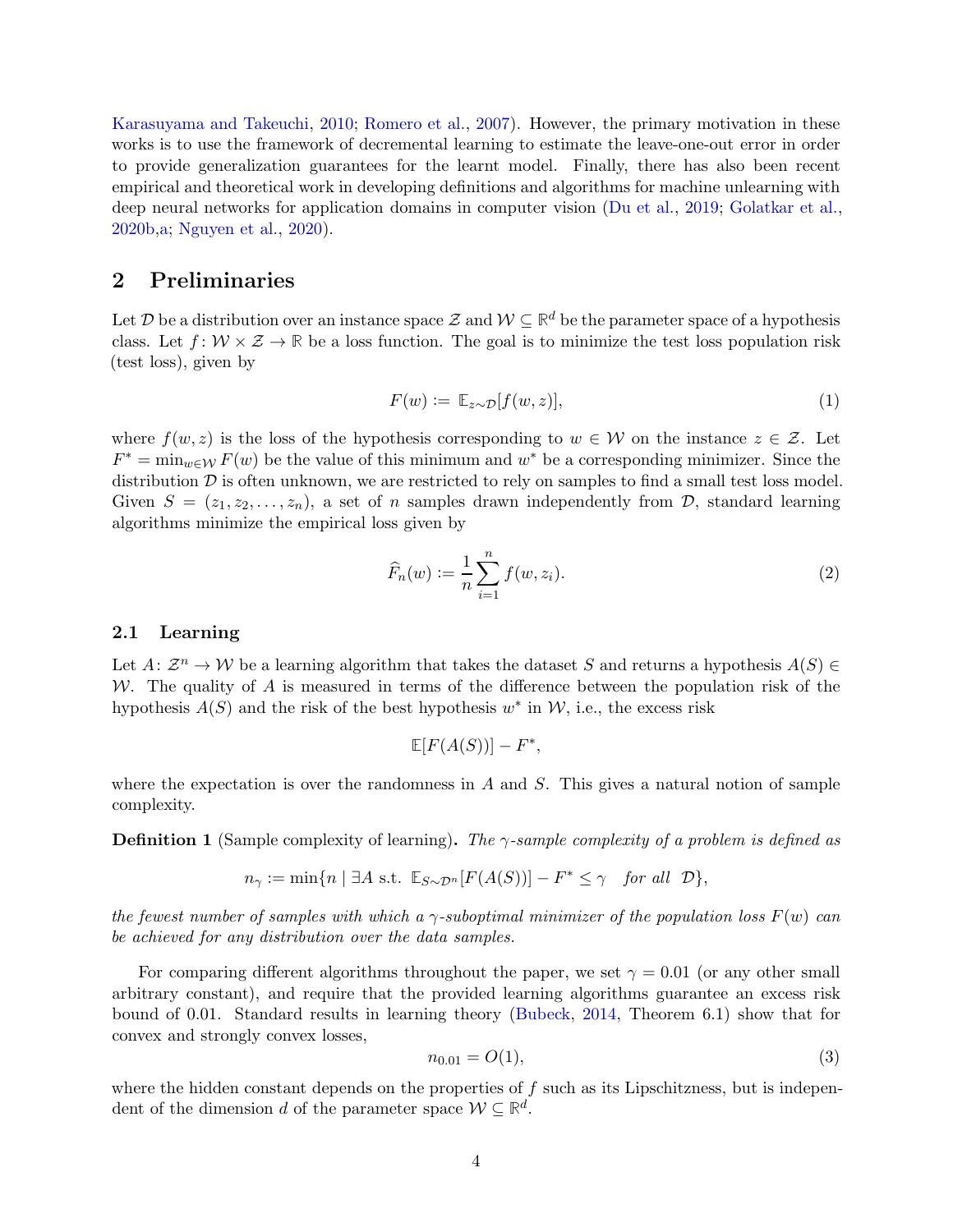## 2.2 Unlearning

Suppose a learning algorithm A over S outputs the model  $A(S)$ . An unlearning algorithm  $\overline{A}$  takes as input the model  $A(S)$  and a set  $U \subset S$  of data samples that are to be deleted, and is required to output a new model  $\widetilde{w} \in \mathcal{W}$ . Besides the set U and the model  $A(S)$ , the unlearning algorithm A can also access some additional data statistics  $T(S) \in \mathcal{T}$  (but not S directly).

This set of statistics  $T(S)$  captures the additional storage required by the algorithm to support unlearning. Thus, one of our goals is to minimize  $|T(S)|$ , in particular aiming for memory requirements which are independent of the training data size  $n$ . This precludes strategies which involve storing and reusing the entire training set, or aggressive model checkpointing. On the other hand, it permits storage of simple statistics such as the empirical mean, variance or average gradient of training data points, which may prove useful when unlearning. At the same time, we are still concerned with our unlearning algorithm's time complexity. This goes hand in hand with the storage complexity: for most natural algorithms, the two are likely to be polynomially related.

Augmented by this set of data statistics  $T(S)$ , an unlearning algorithm is a mapping  $\bar{A}: \mathcal{Z}^m \times$  $W \times \mathcal{T} \rightarrow W$ . We now define a notion of unlearning, which is motivated by the definition of differential privacy [\(Dwork et al.](#page-11-2), [2006b\)](#page-11-2).

<span id="page-4-0"></span>**Definition 2** (( $\varepsilon, \delta$ )-unlearning). For all S of size n and delete requests  $U \subseteq S$  such that  $|U| \leq m$ , and  $W \subseteq \mathcal{W}$ , a learning algorithm A and an unlearning algorithm  $\overline{A}$  is  $(\varepsilon, \delta)$ -unlearning if

$$
\Pr\left(\bar{A}(U,A(S),T(S))\in W\right)\leq e^{\varepsilon}\cdot\Pr\left(\bar{A}(\emptyset,A(S\setminus U),T(S\setminus U))\in W\right)+\delta,
$$

and

$$
\Pr\left(\bar{A}(\emptyset, A(S \setminus U), T(S \setminus U)) \in W\right) \leq e^{\varepsilon} \cdot \Pr\left(\bar{A}(U, A(S), T(S)) \in W\right) + \delta,
$$

where  $\emptyset$  denotes the empty set and  $T(S)$  denotes the data statistics available to A.

The above states that with high probability, an observer cannot differentiate between the two cases: (i) the model is trained on the set S and then a set U of  $m$  points are deleted by the unlearning algorithm using statistics  $T(S)$  and (ii) the model is trained on the set  $S \setminus U$  and no points are deleted thereafter by the unlearning algorithm. For simplicity, throughout the paper, we assume that  $\varepsilon \leq 1$ .

While being similar in spirit, the above notion of unlearning is different from the one considered in [Ginart et al.](#page-12-1) [\(2019](#page-12-1)). Specifically, their definition compares the output of the unlearning algorithm after deleting  $m$  samples, to the output of the learning algorithm that only operates on  $S \setminus U$ . Thus, they require the learning algorithm to be randomized, even in the situations when there would be no delete requests in the future. Thus, the output of the learning algorithm will suffer a degradation in its performance guarantees due to this added noise. On the other hand, our definition does not require the learning algorithm to be randomized. In fact, our definition is more general than that of [Ginart et al.](#page-12-1) [\(2019\)](#page-12-1). Specifically, we can simulate their comparison in our definition by considering the unlearning algorithms for which  $A$  simply adds noise to the output of  $A(S \setminus U)$  when  $U = \emptyset$ .

Our definition of unlearning leads to the following natural definition of the deletion capacity that formalizes how many samples can be deleted while still ensuring good test loss guarantees.

**Definition 3** (Deletion capacity). Let  $\varepsilon, \delta \geq 0$ . Let S be a dataset of size n drawn i.i.d. from D, and let  $f(w, z)$  be a loss function. For a pair of learning and unlearning algorithms A, A that are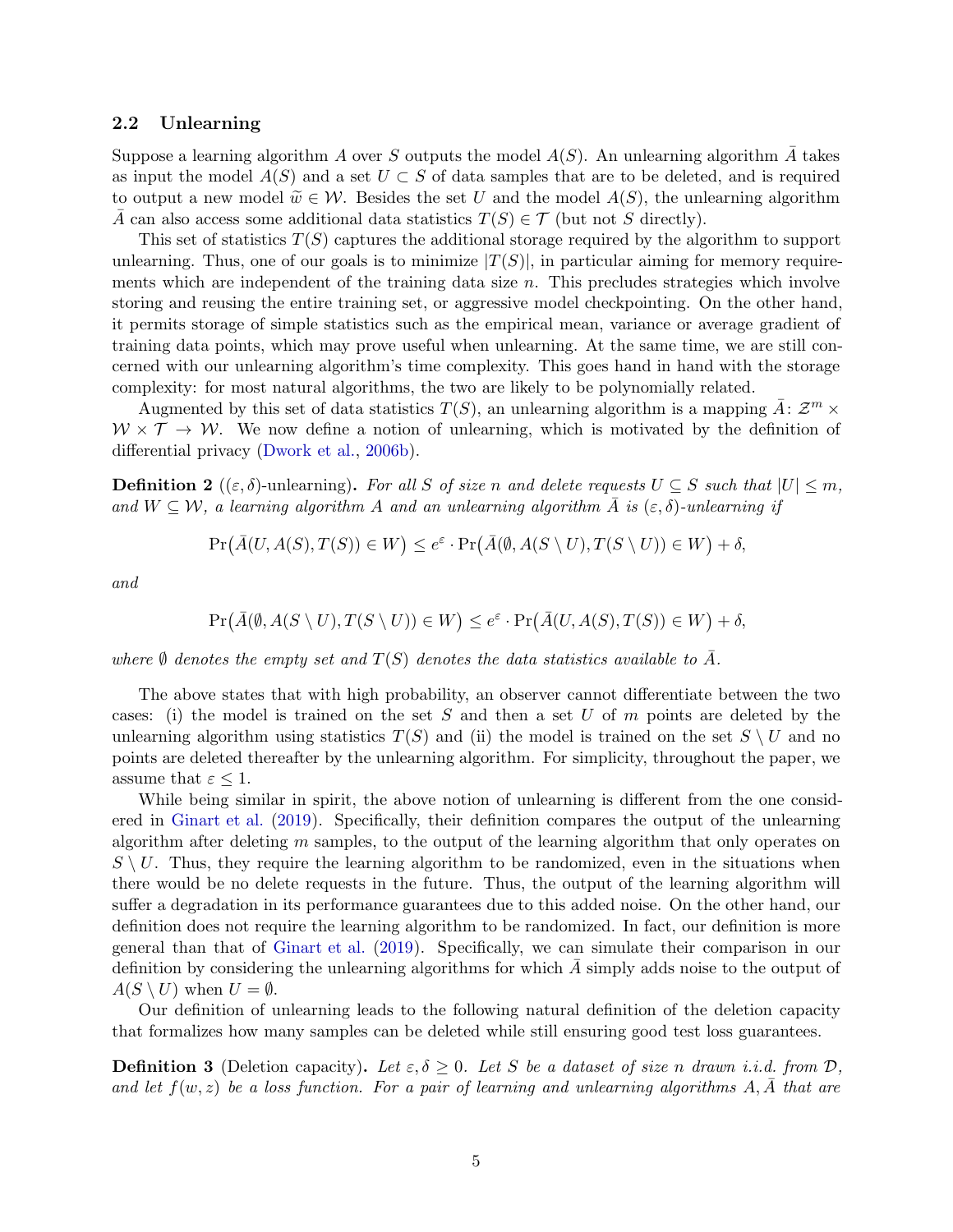$(\varepsilon, \delta)$ -unlearning, the deletion capacity  $m_{\varepsilon,\delta}^{A,\bar{A}}(d,n)$  is defined as the maximum number of samples U that can be unlearnt, while still ensuring an excess population risk of 0.01. Specifically,

$$
m^{A,\bar A}_{\varepsilon,\delta}(d,n):=\left. \max\Bigl\{ m \mid \mathbb{E}\Bigl[ \max_{U\subseteq S:|U|\le m} F(\bar A(U,A(S),T(S))) - F^* \Bigr] \le 0.01 \Bigr\},
$$

where the expectation above is with respect to  $S \sim \mathcal{D}^n$  and output of the algorithms A and  $\bar{A}$ .

We are primarily interested in unlearning algorithms that have a high deletion capacity and for which  $T(S)$  is small, and in particular does not grow with the dataset size n (which can potentially be very large).

## 2.3 Unlearning via retraining from scratch

The most naïve yet natural baseline for unlearning is to simply retrain the model from scratch using the remaining data. That is, we let  $\overline{A}(U, A(S), T(S)) = A(S \setminus U)$ . However, the straightforward method to implement this approach would require us to set  $T(S)$  to contain the entire training dataset S, and thus  $|T(S)| \geq n$ . However, recall that, we aim to provide unlearning algorithms for which  $T(S)$  is independent of n. Furthermore, retraining from scratch is computationally expensive – merely reading all the data takes  $\Omega(n-m)$  time, not accounting for the cost of actually running the algorithm. These drawbacks lead one to explore more efficient methods for unlearning.

## <span id="page-5-2"></span>3 Our results

Prior works consider unlearning from an optimization perspective, focusing on minimizing the empirical risk, and do no t discuss the implications of unlearning on population risk/test loss. As we show in the next section, the two can be significantly different objectives even for some of the simplest learning problems.

## <span id="page-5-0"></span>3.1 Population risk vs empirical risk

We first provide a simple example motivating our study of population risk over empirical risk, quantified rigorously in [Theorem 1.](#page-6-0) Consider the following mean estimation problem. Let  $d = 1$ ,  $\mathcal{Z} = \mathbb{R}$ , and the loss function  $f(w, z) = (w - z)^2$ . The empirical risk of *n* points  $z_1, z_2, \ldots, z_n$ is minimized by the average  $\frac{1}{n} \sum_{i=1}^{n} z_i$ . For this problem there is a simple unlearning algorithm that minimizes empirical risk and also unlearns  $U$  exactly. We store the average of the points  $\widehat{w} = \sum_{i=1}^n z_i/n$ , and upon receiving a deletion request of a set U of m samples, subtract those samples and renormalize to compute the minimizer of the empirical loss on the remaining training samples, i.e., we output

<span id="page-5-1"></span>
$$
\widetilde{w} = \frac{n}{n-m} \left(\widehat{w} - \frac{1}{n} \sum_{z \in U} z\right).
$$
\n(4)

The above update rule requires  $T(S)$  to be of size  $O(d)$  and completely deletes the samples U satisfying the unlearning guarantee with  $\varepsilon = \delta = 0$ . The returned solution  $\tilde{w}$  is the exact minimizer of the empirical loss on left over data points.

However,  $\tilde{w}$  may not perform well on fresh samples drawn from the test distribution. Consider the same setting as above, but where the points  $z_i$  are drawn i.i.d. from Bernoulli(1/2). Thus, the optimal parameter  $w^*$  that minimizes the test loss is given by  $1/2$ . However, consider the scenario where all of the  $m$  delete requests are adversarially chosen and correspond to points with value 1.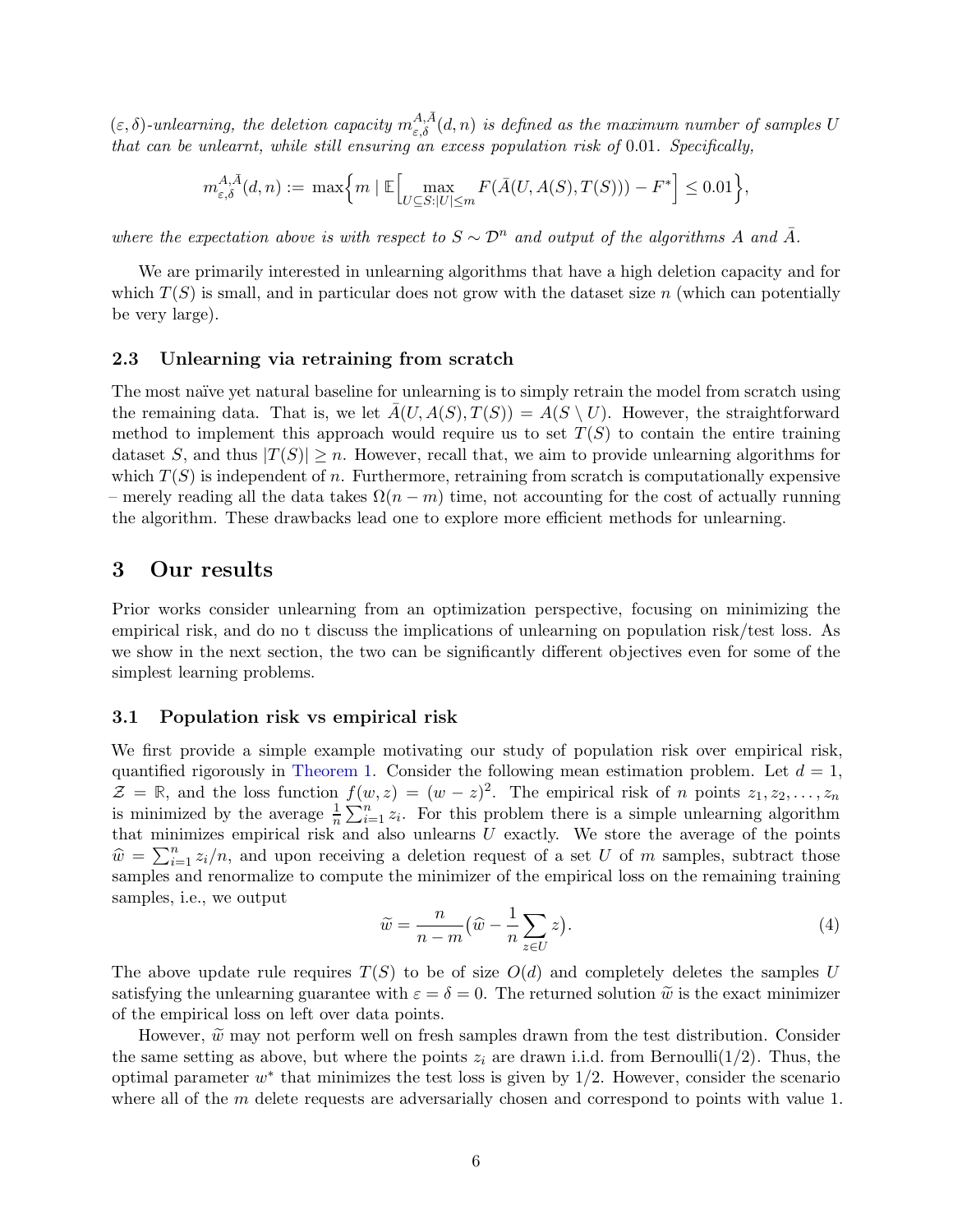In this case, the minimizer of the updated empirical loss would be smaller by an additive factor of  $m/n$  than the previous estimate, and would thus have worse test loss.

Furthermore, we note that if we only care about minimizing the empirical loss, then we can delete up to  $n-1$  sample points using the procedure in [\(4\).](#page-5-1) This applies to prior work [\(Neel et al.](#page-12-11), [2020](#page-12-11); [Bourtoule et al.](#page-11-10), [2019](#page-11-10); [Ullah et al.,](#page-13-1) [2021](#page-13-1)). However, the deletion capacity is inherently limited if we want to retain test loss guarantees. We formalize this intuition in [Theorem 1](#page-6-0) and show that even if the unlearning algorithm has access to all the undeleted samples  $S \setminus U$ , there is a non-trivial limit on the deletion capacity.

<span id="page-6-0"></span>**Theorem 1.** Let  $\delta \leq 0.005$  and  $\varepsilon = 1$ . There exists a 4-Lipschitz and 1-strongly convex loss function f, and a distribution  $\mathcal{D}$ , such that for any learning algorithm A and unlearning algorithm  $\overline{A}$  which even has access to undeleted samples  $S \setminus U$ , the deletion capacity

$$
m_{\varepsilon,\delta}^{A,\bar{A}}(d,n) \le cn,
$$

where c depends on the properties of function f and is strictly less than 1.

Finally, we remark that prior work [\(Shalev-Shwartz et al.,](#page-13-4) [2009a](#page-13-4); [Feldman,](#page-11-11) [2016\)](#page-11-11) shows that there are learning settings for which even the empirical risk minimizer solution fails to generalize. Our situation is worse, since the delete requests U can be adversarially chosen from  $S$  [\(Lai et al.](#page-12-12), [2016](#page-12-12); [Diakonikolas et al.](#page-11-12), [2019\)](#page-11-12). In fact, the proof of [Theorem 1](#page-6-0) relies on showing the existence of an adversary that can change the empirical loss considerably by deleting samples. We defer full details to [Appendix B.1.](#page-15-0)

## 3.2 Strict separation between unlearning and differential privacy

Given the strong resemblance between differential privacy and our definition for unlearning, a natural approach would be to use tools from differential privacy (DP) for machine unlearning. The simplest way is to ignore the particular set of delete requests  $U$  and construct an unlearning algorithm  $\overline{A}$  that only depends on the learning algorithm  $A(S)$ . More formally, such an unlearning algorithm is of the form  $\overline{A}(U, A(S), T(S)) = \overline{A}(A(S))$  and satisfies:

$$
\Pr(\bar{A}(A(S)) \in W) \le e^{\varepsilon} \Pr(\bar{A}(A(S \setminus U)) \in W) + \delta,
$$
  
\n
$$
\Pr(\bar{A}(A(S \setminus U)) \in W) \le e^{\varepsilon} \Pr(\bar{A}(A(S)) \in W) + \delta.
$$

Note that any such pair of algorithms would be differentially private with respect to the original dataset  $S$ , where the notion of neighboring datasets is for datasets with edit distance of m. The above guarantee is stronger than the distribution-free unlearning guarantee in [Definition 2,](#page-4-0) and thus it suffices to satisfy it. The key observation is that any DP algorithm A, which is private for datasets with edit distance  $m$ , automatically unlearns any  $m$  data samples. Thus, the standard performance guarantees for DP learning yields the following bound on deletion capacity:

<span id="page-6-1"></span>**Lemma 1** (Unlearning via DP). There exists a polynomial time learning algorithm A and unlearning algorithm  $\overline{A}$  of the form  $\overline{A}(U, A(S), T(S)) = A(S)$  such that the deletion capacity

$$
m_{\varepsilon,\delta}^{A,\bar{A}}(d,n) \ge \tilde{\Omega}\left(\frac{n\varepsilon}{\sqrt{d\log(e^{\varepsilon}/\delta)}}\right),\tag{5}
$$

where the constant in the  $\Omega$ -notation above depends on the properties of the loss function f.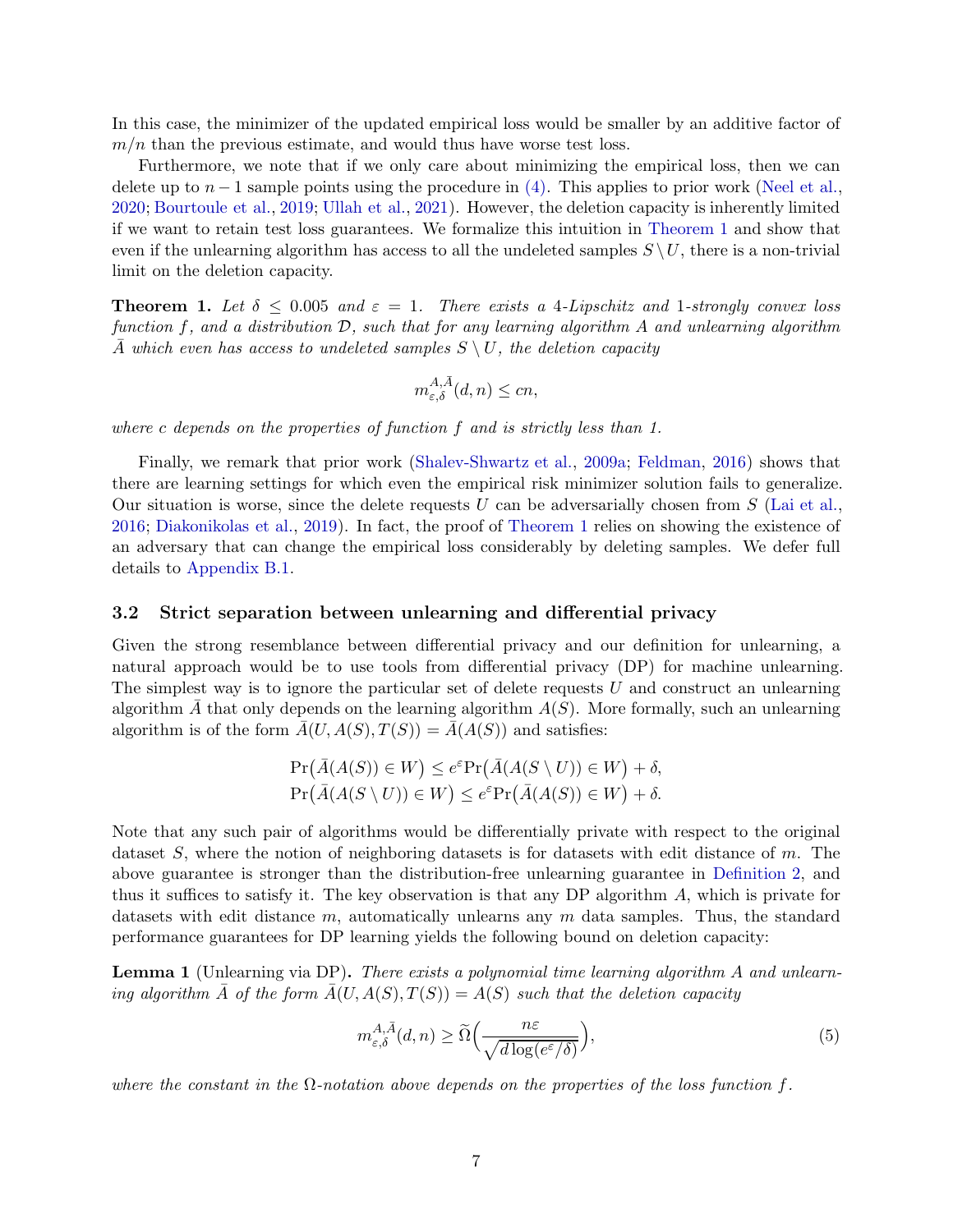The above result raises an immediate question of whether this particular dependence on  $d$  and  $n$ is necessary on the deletion capacity, and if it can be improved further. The following lemma shows that there exist problem instances for which any unlearning algorithm that ignores the samples  $U$ , can not improve over the factor of  $\sqrt{d}$  in the denominator of the deletion capacity bound in [\(5\).](#page-6-1)

<span id="page-7-1"></span>**Lemma 2** [\(Bassily et al.](#page-11-13) [\(2019\)](#page-11-13), Section C). For any learning algorithm A and an unlearning algorithm  $\overline{A}$  that does not use U, i.e.,  $\overline{A}(U, A(S)) = \overline{A}(A(S))$ , there exists a 1-strongly convex function and  $O(1)$ -Lipschitz loss function f, and a distribution  $D$  such that we can not unlearn even a single sample point, if

$$
n \leq c \cdot \frac{\sqrt{d}}{\varepsilon},
$$

where c depends on the properties of the function f.

Given that the  $\sqrt{d}$  dependence on dimension is unavoidable for algorithms that directly use DP, it is natural to wonder whether this factor may be bypassed using other techniques. Our main contribution in this work a positive answer in this direction. As we show in the next section, when the loss function is convex, there exist unlearning algorithms which can delete up to  $n/d^{1/4}$  sample points while still retaining the performance guarantee with respect to the test loss.

#### 3.3 Unlearning for convex loss functions

In this section, we provide an unlearning algorithm  $\overline{A}$  for convex losses that can delete more points than unlearning algorithms that simply use DP.

<span id="page-7-0"></span>**Theorem 2.** There exists a learning algorithm A and an unlearning algorithm  $\overline{A}$  such that for any convex (and hence strongly convex), L-Lipschitz, and M-Hessian-Lipschitz loss f and distribution  $\mathcal{D},$ 

$$
m_{\varepsilon,\delta}^{A,\bar{A}}(d,n) \ge c \cdot \frac{n\sqrt{\varepsilon}}{\left(d\log(1/\delta)\right)^{1/4}},
$$

where the constant c depends on the Lipschitz constants  $L$  and  $M$ . Furthermore, for the unlearning algorithm  $\overline{A}$  has running time  $O(d^{\omega})$  where  $\omega \in [2, 2.38]$  is the exponent of matrix multiplication, and space complexity for  $T(S) = O(d^2)$ .

[Theorem 2](#page-7-0) and [Lemma 2](#page-7-1) together show that there exist problem settings, where the deletion capacity in unlearning and DP is different by a multiplicative  $\Theta(d^{1/4})$ . In particular, when learning with convex loss functions, we can delete  $O(n/d^{1/4})$  samples while still retaining good performance on the unseen test loss, whereas DP only guarantees deletion of  $\Theta(n/d^{1/2})$  samples. Hence, our algorithm is at least quadratically better in terms of dependence on  $d$  in deletion capacity that standard DP algorithms. Besides improving the dependence on  $d$ , our algorithm also enjoys better dependence on  $\varepsilon$  and  $\log(1/\delta)$  in the deletion capacity, by at least a quadratic factor.

Our learning algorithm stores additional statistics of the dataset  $S$  in order to delete the set U in the unlearning algorithm. The extra memory we need for these statistics is independent of n. Furthermore, our algorithm uses the samples in  $U$  during the unlearning phase. This paradox of storing and using information in order to delete it, motivates the name of the paper: Remember what you want to forget.

Characterizing the entire set of problems for which unlearning and differential privacy are different remains an interesting open question. [Theorem 2](#page-7-0) yields an improved upper bound, but it is not clear if this dependence on d or  $n$  in the deletion capacity is tight or if it can be improved even further. Resolving this question would be a fascinating future research direction.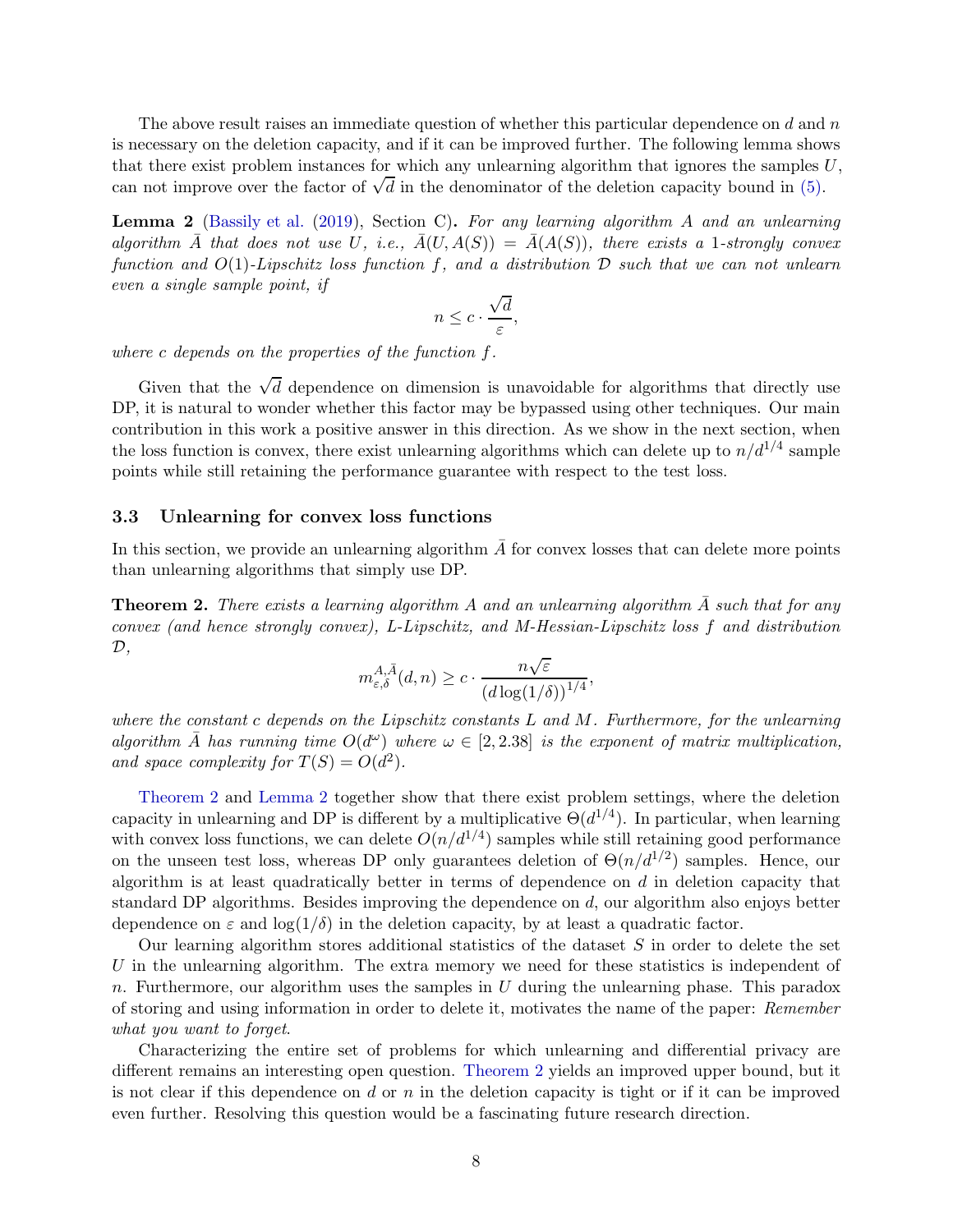## <span id="page-8-3"></span>4 Unlearning algorithms

In the following, we provide learning and unlearning algorithms when the loss function  $f(\cdot, z)$  is λ-strongly convex. The unlearning algorithms for convex losses follows by appealing to the strongly convex case after adding regularization. We defer the algorithms and proofs for the convex case to [Appendix D.](#page-24-0) Throughout this section, we make the following assumption:

<span id="page-8-1"></span>**Assumption 1.** For any  $z \in \mathcal{Z}$ , the function  $f(w, z)$  is  $\lambda$ -strongly convex, L-Lipschitz and M-Hessian Lipschitz with respect to w.

<span id="page-8-2"></span>**Learning algorithm.** We denote our learning algorithm by  $A_{sc}$ . When given a dataset S of n points sampled i.i.d. from some distribution D, the algorithm  $A_{sc}$  computes the point  $\hat{w}$  by minimizing the empirical loss  $F_n(w)$ , i.e.

$$
\widehat{w} \leftarrow \text{argmin } \widehat{F}_n(w) := \frac{1}{n} \sum_{z \in S} f(w, z). \tag{6}
$$

 $A_{sc}$  then returns the point  $\hat{w}$  and the statistics  $T(S) := {\nabla^2 \widehat{F}(\widehat{w})}$  containing the Hessian of  $\widehat{F}(w)$ evaluated at the output point  $\hat{w}$ . We provide the pseudocode for  $A_{sc}$  in the appendix.

**Unlearning algorithm.** We denote our unlearning algorithm by  $\bar{A}_{sc}$  and provide the pseudocode in [Algorithm 1.](#page-8-0)  $\bar{A}_{sc}$  receives as input the set of delete requests U, the point  $\hat{w}$  and the data statistics  $T(S)$ . Using these inputs,  $\bar{A}_{sc}$  first estimates the matrix  $\widehat{H}$  that denotes the Hessian of the empirical function on the dataset  $S \setminus U$  when evaluated at the point  $\hat{w}$ . Then,  $\bar{A}_{sc}$  computes the point  $\bar{w}$ by removing the contribution of the deleted points U from  $\hat{w}$  using the update in [\(8\).](#page-8-0) Finally,  $\bar{A}_{sc}$ perturbs  $\bar{w}$  with noise  $\nu$  drawn from  $\mathcal{N}(0, \sigma^2 \mathbb{I}_d)$  and returns the perturbed point  $\tilde{w}$ .

<span id="page-8-0"></span>**Algorithm 1** Unlearning algorithm  $(\bar{A}_{sc})$ 

**Input:** Delete requests:  $U = \{z_j\}_{j=1}^m \subseteq S$ , output of  $A_{sc}(S)$ :  $\hat{w}$ , additional statistic  $T(S)$ :  $\{\nabla^2 \widehat{F}(\widehat{w})\}\)$ , loss function:  $f(w, z)$ .

1: Set  $\gamma = \frac{2Mm^2L^2}{\lambda^3n^2}, \sigma = \frac{\gamma}{\varepsilon}$  $\frac{\gamma}{\varepsilon}\sqrt{2\ln(1.25/\delta)}.$ 

2: Compute

$$
\widehat{H} = \frac{1}{n-m} \left( n \nabla^2 \widehat{F}(\widehat{w}) - \sum_{z \in U} \nabla^2 f(\widehat{w}, z) \right). \tag{7}
$$

3: Define

$$
\bar{w} = \hat{w} + \frac{1}{n-m} (\hat{H})^{-1} \sum_{z \in U} \nabla f(\hat{w}, u).
$$
\n(8)

4: Sample  $\nu \in \mathbb{R}^d$  from  $\mathcal{N}(0, \sigma^2 \mathbb{I}_d)$ .

5: **Return**  $\widetilde{w} := \overline{w} + \nu$ .

Our main technical insight that leads to improvements in deletion capacity over differential privacy is the following observation. For loss functions that satisfy [Assumption 1,](#page-8-1) when deleting m samples, we can approximate the empirical minimizer on the dataset  $S \setminus U$  up to a precision of  $O(m^2/n^2)$  by the point  $\bar{w}$  computed in [\(8\).](#page-8-0) This implies that we only need to add noise of the scale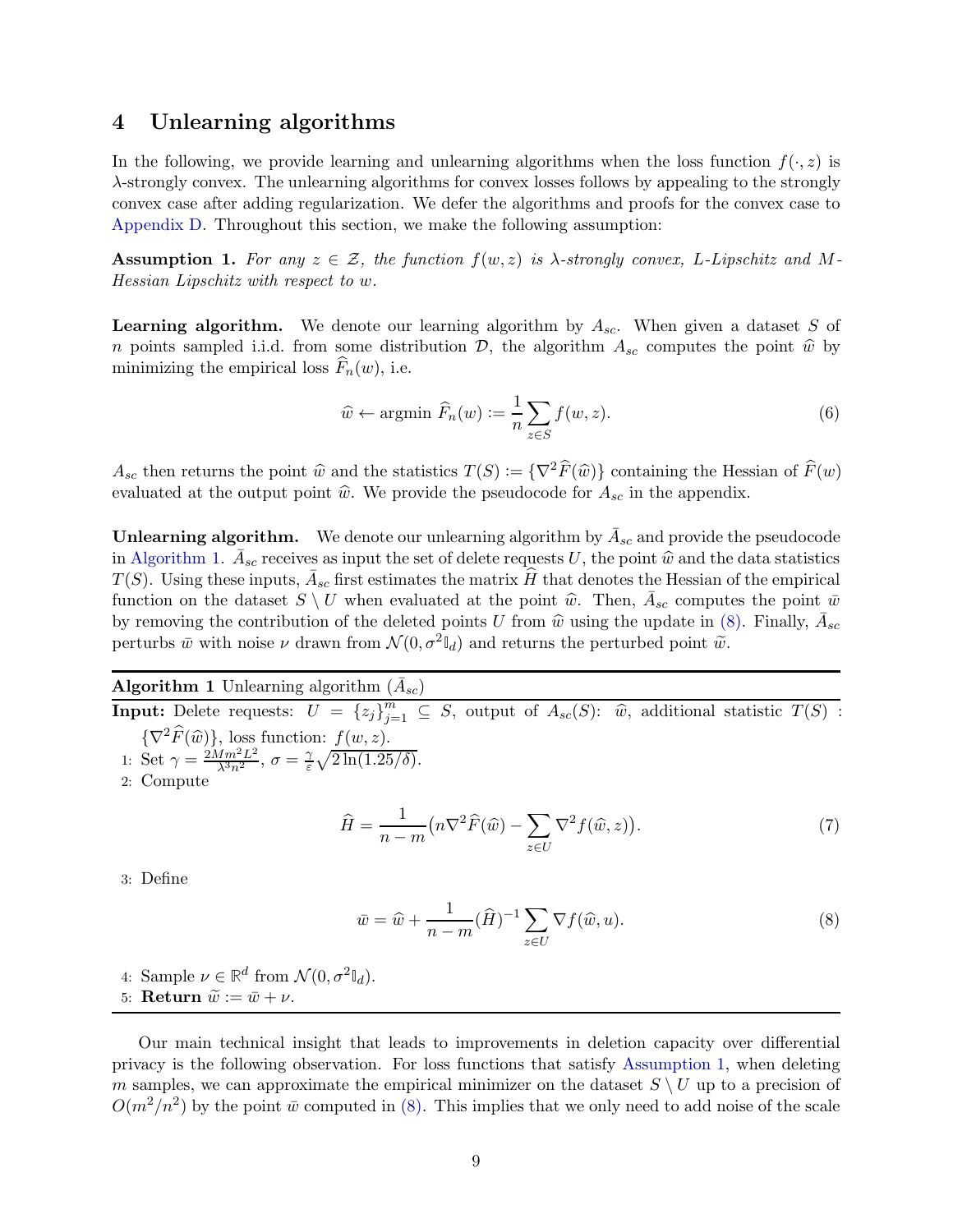of  $\sigma \propto O(m^2/n^2)$  to get the desired unlearning guarantee. This noise is smaller than the amount of noise typically added for DP learning [\(Dwork and Roth,](#page-11-14) [2014](#page-11-14)) by a quadratic factor; hence giving us a quadratic improvement in the deletion capacity.

<span id="page-9-1"></span>**Lemma 3.** Suppose the loss function f satisfies [Assumption 1.](#page-8-1) Let  $S \sim \mathcal{D}^n$  be a set of n samples, and  $U \subseteq S$  denote the set of m delete requests. Define the point  $\hat{w}'$  as the empirical minimizer over  $S \setminus U$ , *i.e.*  $\widehat{w}' \in \operatorname{argmin}_{w} \sum_{z \in S \setminus U} f(w, z) / (n - m)$ . Then,

$$
\|\widehat{w}' - \bar{w}\| \le \frac{2ML^2m^2}{\lambda^3n^2},
$$

where the point  $\bar{w}$  is defined in [\(8\)](#page-8-0) in [Algorithm 1.](#page-8-0)

The following theorem provides performance guarantees for the algorithms  $A_{sc}$  and  $\bar{A}_{sc}$ , and show that  $A_{sc}$  and  $\bar{A}_{sc}$  are  $(\varepsilon, \delta)$ -unlearning.

<span id="page-9-2"></span>**Theorem 3.** Suppose the loss function f satisfy [Assumption 1](#page-8-1) and let the dataset  $S \sim \mathcal{D}^n$ . Then,

(a) The point  $\hat{w}$  returned by running  $A_{sc}$  on S satisfies

$$
\mathbb{E}_{S \sim \mathcal{D}^n} [F(\hat{w}) - \min_{w \in \mathcal{W}} F(w)] \le \frac{4L^2}{\lambda n}.
$$
\n(9)

<span id="page-9-0"></span>(b) For any set  $U \subseteq S$  of m delete requests, the point  $\widetilde{w}$  returned by  $\overline{A}_{sc}$  satisfies

$$
\mathbb{E}_{S,\nu}[F(\tilde{w}) - \min_{w \in \mathcal{W}} F(w)] = O\left(\frac{\sqrt{d}Mm^2L^3}{\lambda^3n^2\varepsilon}\sqrt{\ln(1/\delta)} + \frac{4mL^2}{\lambda n}\right).
$$
 (10)

(c) The learning algorithm  $A_{sc}$  and the unlearning algorithm  $\bar{A}_{sc}$  are  $(\varepsilon, \delta)$ -unlearning.

We defer the proof to the [Appendix C.2.](#page-21-0) The above excess risk guarantees for the output of algorithms  $A_{sc}$  and  $\overline{A}_{sc}$  give a lower bound on the number of samples m that can be deleted while still ensuring the desired excess risk guarantee (deletion capacity). Specifically, from the performance guarantee for  $\bar{A}_{sc}$  in [\(10\),](#page-9-0) we observe that we can delete

$$
m \geq c \cdot \frac{n\sqrt{\varepsilon}}{\left(d\log(1/\delta)\right)^{1/4}},
$$

samples from the set S (with size n) while still ensuring that an excess risk guarantee of  $\gamma = 0.01$ . Here, c depends on the constants  $M, K$  and  $\lambda$  for the function f. This proves [Theorem 2](#page-7-0) for strongly convex loss functions.

**Memory.** We do not need to store the entire dataset S for the unlearning algorithm  $\bar{A}_{sc}$ . We note that the data statistic  $T(S)$  that is passed as an input to  $\bar{A}_{sc}$  is given by  $T(S) = \{\nabla^2 \widehat{F}(\widehat{w})\}.$ Clearly,  $T(S)$  needs  $O(d^2)$  memory and thus  $|T(S)|$  is independent of n or m.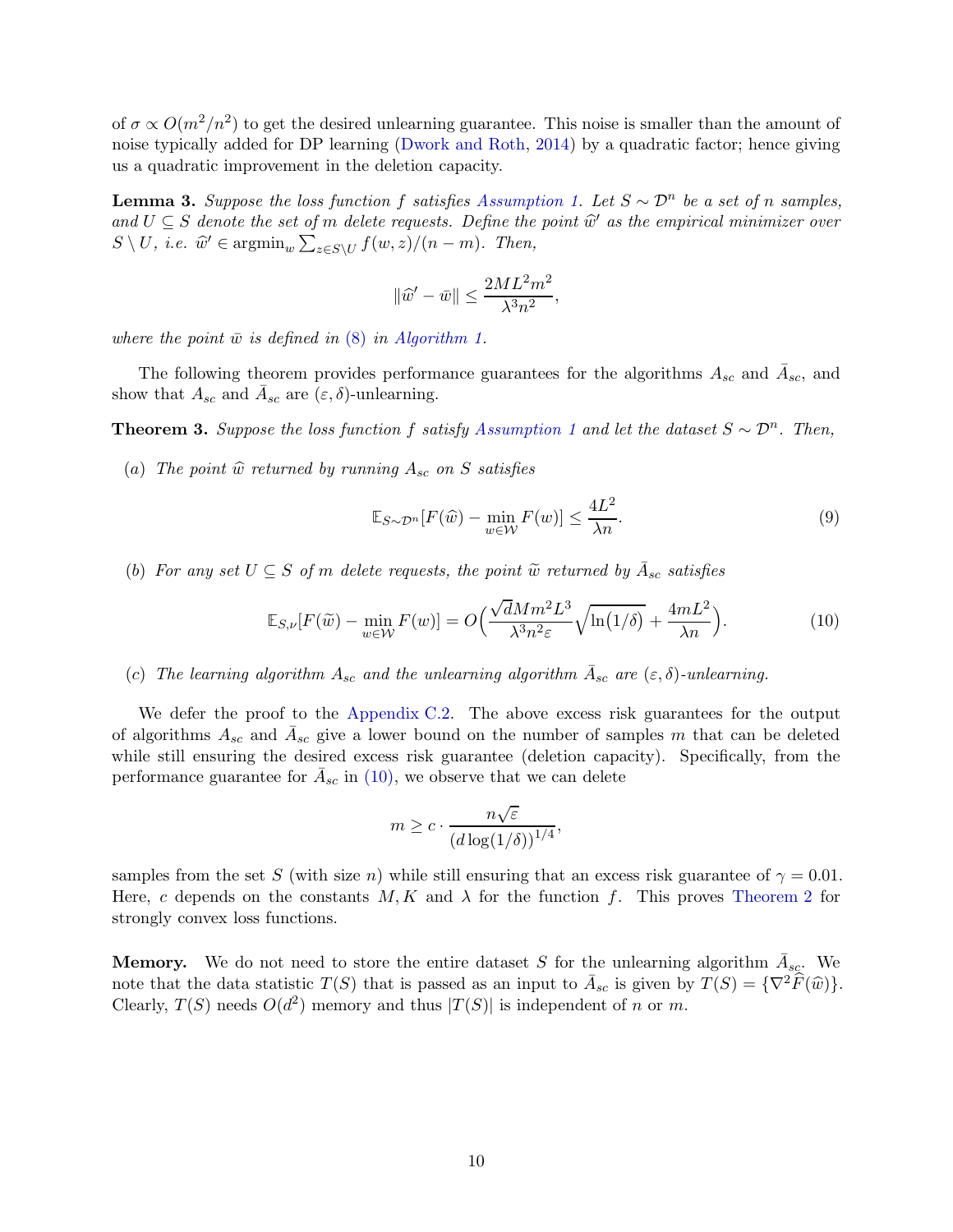**Computation.** For the sake of exposition above, our learning algorithm  $A_{sc}$  computes the exact minimizer for the empirical loss in  $(6)$ . However, as we show in [Appendix C.2,](#page-21-0) our theoretical guarantees hold even when the empirical minimizer is computed approximately up to a precision of  $O(1/n^2)$ . When the domain W is convex, such a minimizer can be efficiently computed using standard optimization algorithms like accelerated gradient descent, SGD, clipped-SGD, etc. For example, for the  $\lambda$ -strongly convex case, Nesterov's accelerated GD algorithm can find a  $O(1/n^2)$ approximate minimizer in time  $\tilde{O}(nd/\sqrt{\lambda})$  [\(Bubeck](#page-11-9), [2014;](#page-11-9) [Nemirovski and Yudin,](#page-12-13) [1983](#page-12-13)). Furthermore,  $A_{sc}$  takes  $O(nd^2)$  time to compute  $T(S)$ .

On the other hand, the running time for the unlearning algorithm  $\bar{A}_{sc}$  scales as  $O(d^{\omega})$ , the time taken to invert the matrix H. Here,  $\omega \in [2, 2.38]$ . Note that our unlearning time is independent of the (potentially large) dataset size  $n$ . Furthermore, for problems such as linear SVMs where the Hessian is a diagonal matrix,  $A_{sc}$  takes time  $O(nd)$  and  $\overline{A}_{sc}$  takes time  $O(d)$ .

Algorithms for convex losses. Our unlearning algorithms when the loss function is convex are based on reductions to the strongly convex setting discussed above. Give the convex loss function  $f(\cdot, z)$ , we define the function  $f(\cdot, z)$  as

$$
\widetilde{f}(w, z) = f(w, z) + \frac{\lambda}{2} ||w||^2.
$$

The key observation is that the function  $\tilde{f}(w, z)$  is  $\lambda$ -strongly convex,  $(L + \lambda ||w||)$ -Lipschitz,  $(H + \lambda)$ smooth and M-Hessian Lipschitz, and thus we can run algorithms  $A_{sc}$  and  $\tilde{A}_{sc}$  on  $\tilde{f}$ . We defer the algorithmic implementation and theoretical analysis for convex loss setting to [Appendix D.](#page-24-0)

## 5 Conclusion

We initiated a new study on machine unlearning with a focus on population risk minimization, in comparison to previous works that focus on empirical risk minimization. For the case of convex loss functions, we provide a new unlearning algorithm that improves over the deletion capacity, by at least a quadratic factor in  $d$ , than using an out of the box differentially private algorithm for unlearning. Proving a dimension dependent information theoretic lower bound on the deletion capacity is an interesting future research direction. Another exciting direction of future research is to provide efficient unlearning algorithms for finite / discrete hypothesis class, and for non-convex loss functions. Finally, in this work, we considered the problem of batch deletion where the delete request  $U$  all arrive at the same time; Extending our algorithms for the online case is another interesting research direction that we are excited to pursue in future research.

## Acknowledgements

We thank Robert Kleinberg, Mehryar Mohri, and Karthik Sridharan for helpful discussions. JA is supported in part by the grant NSF-CCF-1846300 (CAREER), NSF-CCF-1815893, and a Google Faculty Fellowship. GK is supported by an NSERC Discovery Grant.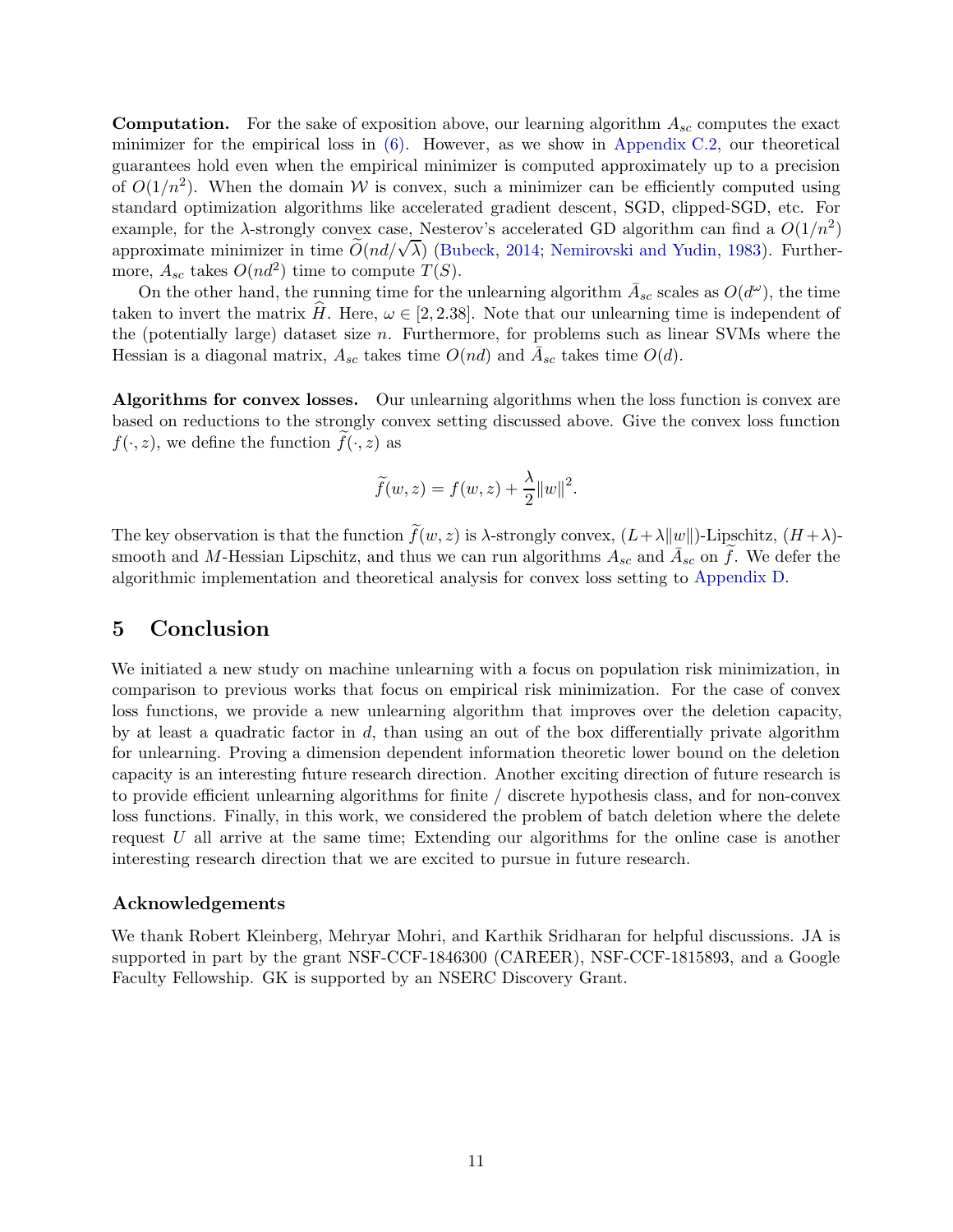# References

- <span id="page-11-13"></span>Raef Bassily, Vitaly Feldman, Kunal Talwar, and Abhradeep Guha Thakurta. Private stochastic convex optimization with optimal rates. In Advances in Neural Information Processing Systems 32, NeurIPS '19, pages 11282–11291. Curran Associates, Inc., 2019.
- <span id="page-11-10"></span>Lucas Bourtoule, Varun Chandrasekaran, Christopher A Choquette-Choo, Hengrui Jia, Adelin Travers, Baiwu Zhang, David Lie, and Nicolas Papernot. Machine unlearning. arXiv preprint arXiv:1912.03817, 2019.
- <span id="page-11-5"></span>Lucas Bourtoule, Varun Chandrasekaran, Christopher A Choquette-Choo, Hengrui Jia, Adelin Travers, Baiwu Zhang, David Lie, and Nicolas Papernot. Machine unlearning. In proceedings of the 42nd IEEE Symposium on Security and Privacy, SP '21, Washington, DC, USA, 2021. IEEE Computer Society.
- <span id="page-11-9"></span>Sébastien Bubeck. Convex optimization: Algorithms and complexity. arXiv preprint arXiv:1405.4980, 2014.
- <span id="page-11-4"></span>Yinzhi Cao and Junfeng Yang. Towards making systems forget with machine unlearning. In Proceedings of the 36th IEEE Symposium on Security and Privacy, SP '15, pages 463–480, Washington, DC, USA, 2015. IEEE Computer Society.
- <span id="page-11-0"></span>Nicholas Carlini, Chang Liu, Ulfar Erlingsson, Jernej Kos, and Dawn Song. The secret share r: Evaluating and testing unintended memorization in neural networks. In 28th USENIX Security Symposium, USENIX Security '19, pages 267–284. USENIX Association, 2019.
- <span id="page-11-7"></span>Gert Cauwenberghs and Tomaso Poggio. Incremental and decremental support vector machine learning. Advances in neural information processing systems, pages 409–415, 2001.
- <span id="page-11-6"></span>Min Chen, Zhikun Zhang, Tianhao Wang, Michael Backes, Mathias Humbert, and Yang Zhang. When machine unlearning jeopardizes privacy. *arXiv preprint arXiv:2005.02205*, 2020.
- <span id="page-11-12"></span>Ilias Diakonikolas, Gautam Kamath, Daniel Kane, Jerry Li, Ankur Moitra, and Alistair Stewart. Robust estimators in high-dimensions without the computational intractability. SIAM Journal on Computing, 48(2):742–864, 2019.
- <span id="page-11-8"></span>Min Du, Zhi Chen, Chang Liu, Rajvardhan Oak, and Dawn Song. Lifelong anomaly detection through unlearning. In Proceedings of the 2019 ACM SIGSAC Conference on Computer and Communications Security, pages 1283–1297, 2019.
- <span id="page-11-14"></span>Cynthia Dwork and Aaron Roth. The algorithmic foundations of differential privacy. Foundations and Trends $(R)$  in Theoretical Computer Science,  $9(3-4):211-407$ , 2014.
- <span id="page-11-3"></span>Cynthia Dwork, Krishnaram Kenthapadi, Frank McSherry, Ilya Mironov, and Moni Naor. Our data, ourselves: Privacy via distributed noise generation. In Proceedings of the 24th Annual International Conference on the Theory and Applications of Cryptographic Techniques, EUROCRYPT '06, pages 486–503, Berlin, Heidelberg, 2006a. Springer.
- <span id="page-11-2"></span>Cynthia Dwork, Frank McSherry, Kobbi Nissim, and Adam Smith. Calibrating noise to sensitivity in private data analysis. In Proceedings of the 3rd Conference on Theory of Cryptography, TCC '06, pages 265–284, Berlin, Heidelberg, 2006b. Springer.
- <span id="page-11-1"></span>Federal Trade Commission. California company settles ftc allegations it deceived consumers about use of facial recognition in photo storage app, January 2021.
- <span id="page-11-11"></span>Vitaly Feldman. Generalization of erm in stochastic convex optimization: The dimension strikes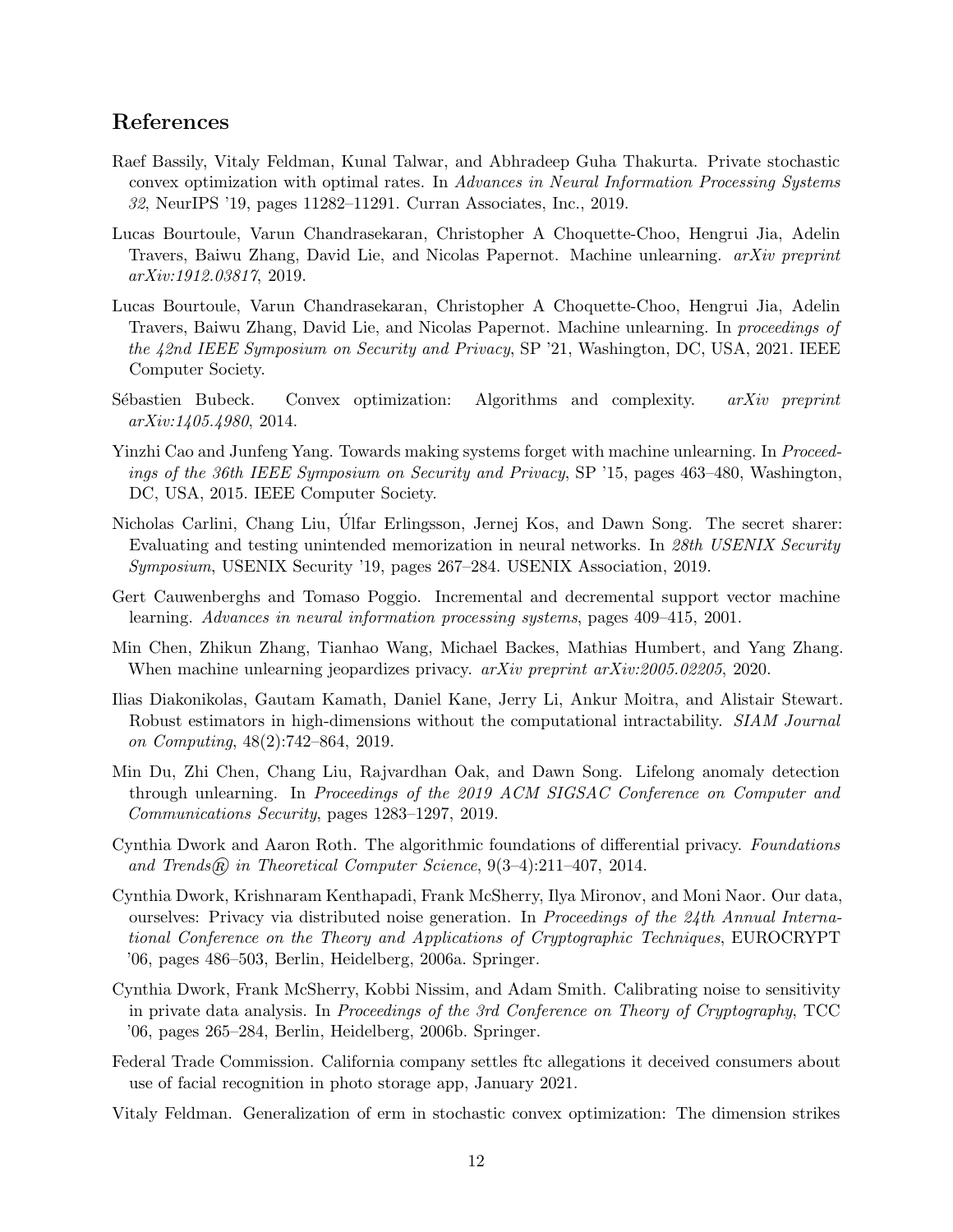back. arXiv preprint arXiv:1608.04414, 2016.

- <span id="page-12-5"></span>Sanjam Garg, Shafi Goldwasser, and Prashant Nalini Vasudevan. Formalizing data deletion in the context of the right to be forgotten. In Proceedings of the 39th Annual International Conference on the Theory and Applications of Cryptographic Techniques, EUROCRYPT '20, pages 373–402, Berlin, Heidelberg, 2020. Springer.
- <span id="page-12-0"></span>General Data Protection Regulation. Regulation (EU) 2016/679 of the European parliament and of the council of 27 April 2016, 2016.
- <span id="page-12-1"></span>Antonio Ginart, Melody Guan, Gregory Valiant, and James Y Zou. Making AI forget you: Data deletion in machine learning. In Advances in Neural Information Processing Systems 32, NeurIPS '19, pages 3518–3531. Curran Associates, Inc., 2019.
- <span id="page-12-9"></span>Aditya Golatkar, Alessandro Achille, Avinash Ravichandran, Marzia Polito, and Stefano Soatto. Mixed-privacy forgetting in deep networks.  $arXiv$  preprint  $arXiv:2012.13431$ , 2020a.
- <span id="page-12-8"></span>Aditya Golatkar, Alessandro Achille, and Stefano Soatto. Eternal sunshine of the spotless net: Selective forgetting in deep networks. In Proceedings of the IEEE/CVF Conference on Computer Vision and Pattern Recognition, pages 9304–9312, 2020b.
- <span id="page-12-2"></span>Chuan Guo, Tom Goldstein, Awni Hannun, and Laurens Van Der Maaten. Certified data removal from machine learning models. In Proceedings of the 37th International Conference on Machine Learning, ICML '20, pages 3832–3842. JMLR, Inc., 2020.
- <span id="page-12-3"></span>Zachary Izzo, Mary Anne Smart, Kamalika Chaudhuri, and James Zou. Approximate data deletion from machine learning models: Algorithms and evaluation. In Proceedings of the 24th International Conference on Artificial Intelligence and Statistics, AISTATS '21. JMLR, Inc., 2021.
- <span id="page-12-6"></span>Masayuki Karasuyama and Ichiro Takeuchi. Multiple incremental decremental learning of support vector machines. IEEE Transactions on Neural Networks, 21(7):1048–1059, 2010.
- <span id="page-12-12"></span>Kevin A Lai, Anup B Rao, and Santosh Vempala. Agnostic estimation of mean and covariance. In 2016 IEEE 57th Annual Symposium on Foundations of Computer Science (FOCS), pages 665–674. IEEE, 2016.
- <span id="page-12-11"></span>Seth Neel, Aaron Roth, and Saeed Sharifi-Malvajerdi. Descent-to-delete: Gradient-based methods for machine unlearning. arXiv preprint arXiv:2007.02923, 2020.
- <span id="page-12-4"></span>Seth Neel, Aaron Roth, and Saeed Sharifi-Malvajerdi. Descent-to-delete: Gradient-based methods for machine unlearning. In Proceedings of the 32nd International Conference on Algorithmic Learning Theory, ALT '21. JMLR, Inc., 2021.
- <span id="page-12-13"></span>Arkadij Semenovič Nemirovski and David Borisovich Yudin. Problem complexity and method efficiency in optimization. 1983.
- <span id="page-12-10"></span>Quoc Phong Nguyen, Bryan Kian Hsiang Low, and Patrick Jaillet. Variational bayesian unlearning. Advances in Neural Information Processing Systems, 33, 2020.
- <span id="page-12-7"></span>Enrique Romero, Ignacio Barrio, and Lluís Belanche. Incremental and decremental learning for linear support vector machines. In International Conference on Artificial Neural Networks, pages 209–218. Springer, 2007.
- <span id="page-12-14"></span>Shai Shalev-Shwartz and Shai Ben-David. Understanding machine learning: From theory to algorithms. Cambridge university press, 2014.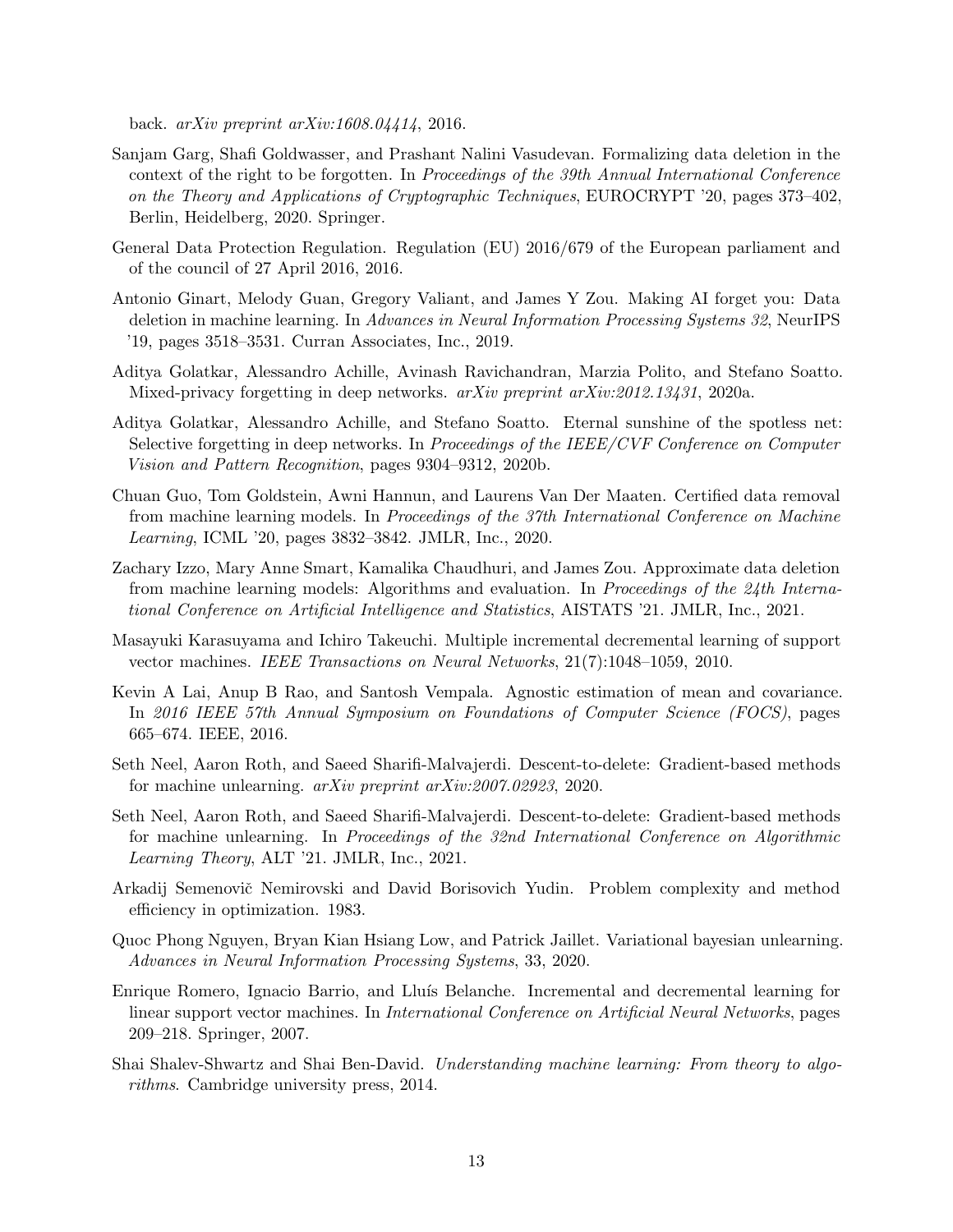- <span id="page-13-4"></span>Shai Shalev-Shwartz, Ohad Shamir, Nathan Srebro, and Karthik Sridharan. Stochastic convex optimization. In COLT, 2009a.
- <span id="page-13-6"></span>Shai Shalev-Shwartz, Ohad Shamir, Nathan Srebro, and Karthik Sridharan. Stochastic convex optimization. In COLT, 2009b.
- <span id="page-13-0"></span>Reza Shokri, Marco Stronati, Congzheng Song, and Vitaly Shmatikov. Membership inference attacks against machine learning models. In Proceedings of the 38th IEEE Symposium on Security and Privacy, SP '17, pages 3–18, Washington, DC, USA, 2017. IEEE Computer Society.
- <span id="page-13-2"></span>David Marco Sommer, Liwei Song, Sameer Wagh, and Prateek Mittal. Towards probabilistic verification of machine unlearning. arXiv preprint arXiv:2003.04247, 2020.
- <span id="page-13-3"></span>Amund Tveit, Magnus Lie Hetland, and Håavard Engum. Incremental and decremental proximal support vector classification using decay coefficients. In *International Conference on Data* Warehousing and Knowledge Discovery, pages 422–429. Springer, 2003.
- <span id="page-13-1"></span>Enayat Ullah, Tung Mai, Anup Rao, Ryan Rossi, and Raman Arora. Machine unlearning via algorithmic stability. arXiv preprint arXiv:2102.13179, 2021.
- <span id="page-13-5"></span>Salil Vadhan. The complexity of differential privacy. In Tutorials on the Foundations of Cryptography, pages 347–450. Springer, 2017.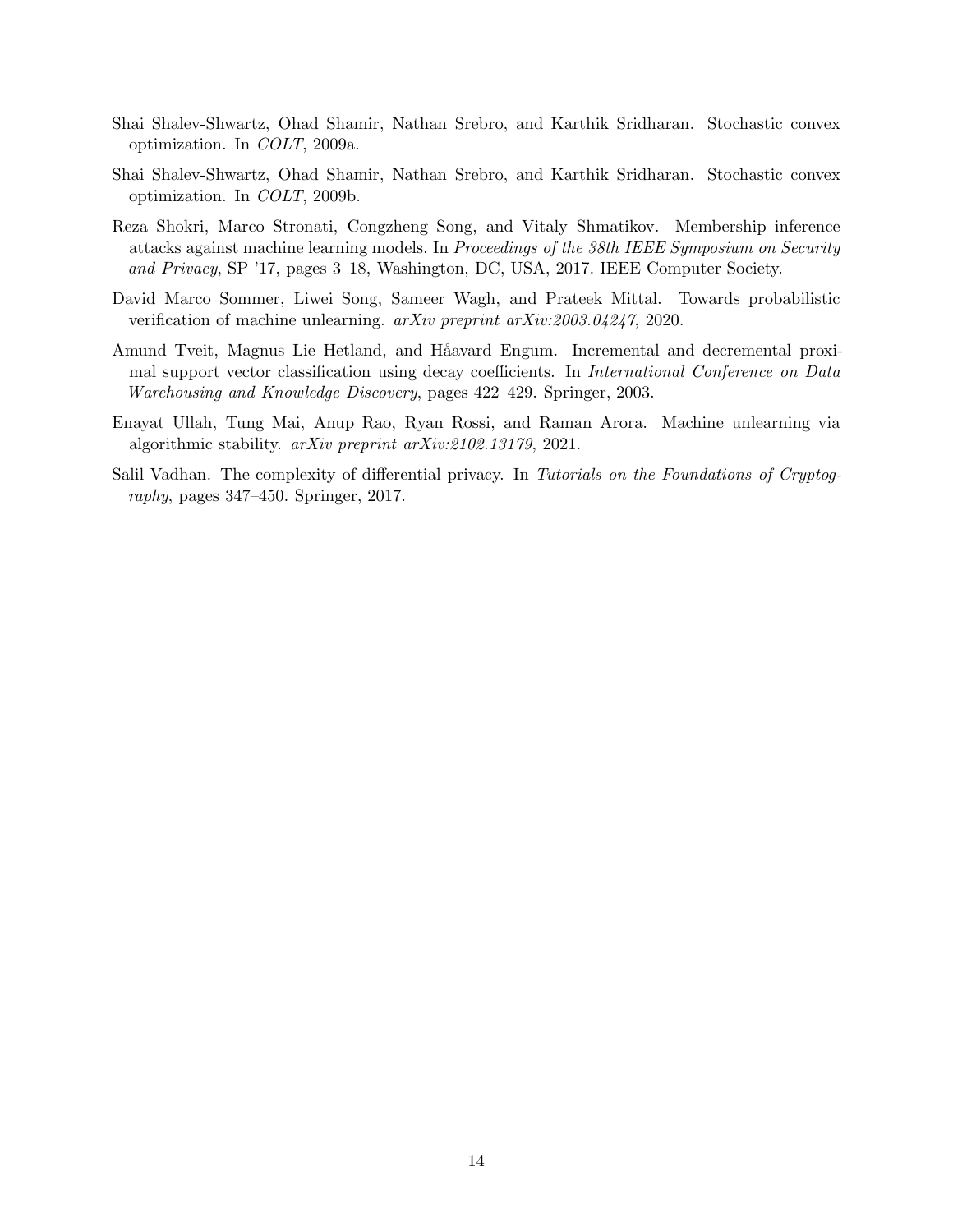# Contents of Appendix

| A Additional Notation                            | 16   |
|--------------------------------------------------|------|
| <b>B</b> Missing proofs from Section 3           | 16   |
|                                                  |      |
|                                                  |      |
|                                                  |      |
| C Missing details from Section 4                 | 20   |
|                                                  | - 20 |
|                                                  |      |
| D Unlearning algorithms for convex loss function | 25   |
|                                                  | -27  |
|                                                  |      |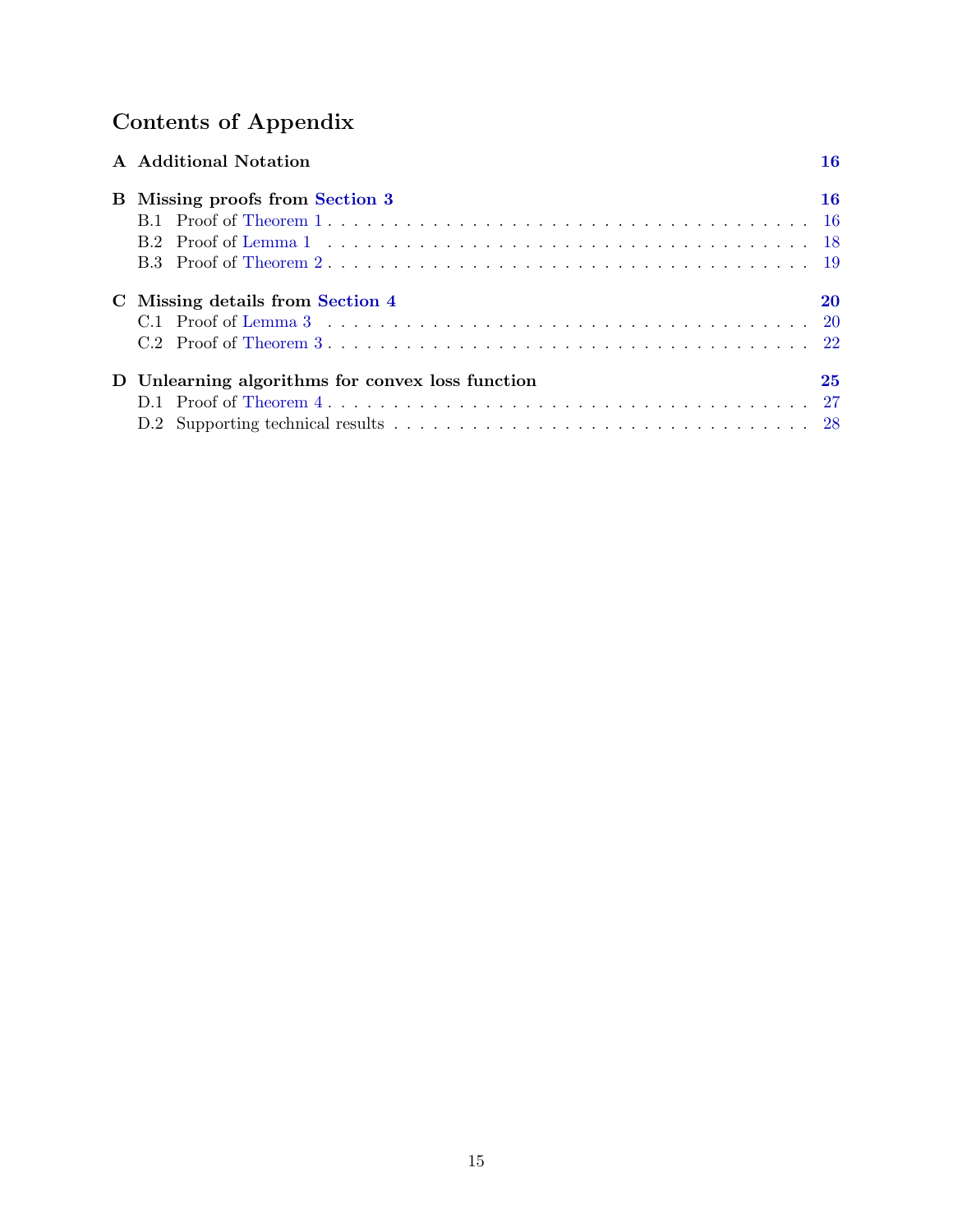# <span id="page-15-1"></span>A Additional Notation

We recall the following standard definitions for the loss function  $f(w; z)$ .

**Definition 4** (Lipschitzness). The function  $f(w, z)$  is L-Lipschitz in the parameter w if for all  $z \in \mathcal{Z}$ , and all  $w_1, w_2 \in \mathcal{W}$ ,

$$
|f(w_1, z) - f(w_2, z)| \le L \|w_1 - w_2\|.
$$

**Definition 5** (Strong convexity). The function  $f(w, z)$  is  $\lambda$ -strongly convex, if for all  $z \in \mathcal{Z}$ , and all  $w_1, w_2 \in \mathcal{W}$ ,

$$
f(w_1, z) \ge f(w_2, z) + \langle \nabla f(w_2, z), w_1 - w_2 \rangle + \frac{\lambda}{2} ||w_1 - w_2||^2.
$$

**Definition 6** (Hessian-Lipschitzness). The function  $f(w, z)$  is said to be M-Hessian Lipschitz if for all  $z \in \mathcal{Z}$ , and all  $w_1, w_2 \in \mathcal{W}$ ,

$$
\|\nabla^2 f(w_1, z) - \nabla^2 f(w_2, z)\| \le M \|w_1 - w_2\|,
$$

<span id="page-15-2"></span>or equivalently, that  $\|\nabla^3 f(w, z)\| \leq M$  for all w.

## <span id="page-15-0"></span>B Missing proofs from [Section 3](#page-5-2)

## B.1 Proof of [Theorem 1](#page-6-0)

We first develop some technical results, which we will use to prove [Theorem 1.](#page-6-0) For a distribution  $\mathcal{D}$ , define  $\mu(\mathcal{D}) := \mathbb{E}_{Z \sim \mathcal{D}}[Z]$ .

<span id="page-15-4"></span>**Lemma 4.** There exists two distributions  $\mathcal{D}_1$  and  $\mathcal{D}_2$  over [0,1] such that  $\|\mathcal{D}_1 - \mathcal{D}_2\|_1 \leq \alpha$  and  $|\mu(\mathcal{D}_1) - \mu(\mathcal{D}_2)| \ge \alpha/2.$ 

**Proof.** Let  $\mathcal{D}_1$  be the uniform distribution over  $[0.25 + \alpha/2, 0.75 + \alpha/2]$  and  $\mathcal{D}_2$  be the uniform distribution over [0.25, 0.75]. We note that  $\mathbb{E}_{z \sim \mathcal{D}_1}[z] = 0.5 + \alpha/2$  and  $\mathbb{E}_{z \sim \mathcal{D}_2}[z] = 0.5$  and hence  $|\mathbb{E}_{z \sim \mathcal{D}_1}[z] - \mathbb{E}_{z \sim \mathcal{D}_2}[z]| = \alpha/2$ . However, the  $\ell_1$  distance between  $\mathcal{D}_1$  and  $\mathcal{D}_2$  is bounded by  $\alpha$ . 囗

<span id="page-15-3"></span>**Lemma 5.** Given two distributions  $\mathcal{D}_1$  and  $\mathcal{D}_2$  over the domain  $\mathcal{Z}$ , let the distribution  $\mathcal{D}$  be defined such that for any  $z \in \mathcal{Z}$ ,  $\mathcal{D}(z) \propto \min(\mathcal{D}_1(z), \mathcal{D}_2(z))$ . Then, for any  $\mathcal{D}_1$  and  $\mathcal{D}_2$  such that  $\|\mathcal{D}_1 - \mathcal{D}_2\|$  $\mathcal{D}_2||_1 = \alpha$ , and n samples  $\{z_i\}_{i=1}^n$  drawn iid from  $\mathcal{D}_1$ , there exists an adversary that deletes at most  $2n\alpha$  samples and outputs the dataset  $\{z_j\}_{j=1}^{n'}$  with a distribution  $\widetilde{\mathcal{D}}^{n'}$  and  $n' \leq n-2n\alpha$  such that

$$
\|\widetilde{\mathcal{D}}^* - \bar{\mathcal{D}}^*\|_1 \le e^{-n\alpha/6},
$$

where the superscript denotes distribution over all sequences over the domain  $\mathcal{Z}$ .

**Proof.** Let  $m = 2n\alpha$ . Our proof uses two adversaries A' and A. We first define A'. Given n samples  $\{z_i\}_{i=1}^n$ , it deletes sample  $z_i$  with probability  $\frac{[\mathcal{D}_1(z_i)-\mathcal{D}_2(z_i)]_+}{\mathcal{D}_1(z_i)}$ , where  $[x]_+ := \max\{x,0\}$ . First observe that for any sample z, probability that z is retained is given by

$$
\mathcal{D}_1(z)\cdot \frac{\min\{\mathcal{D}_1(z),\mathcal{D}_2(z)\}}{\mathcal{D}_1(z)}=\min\{\mathcal{D}_1(z),\mathcal{D}_2(z)\}.
$$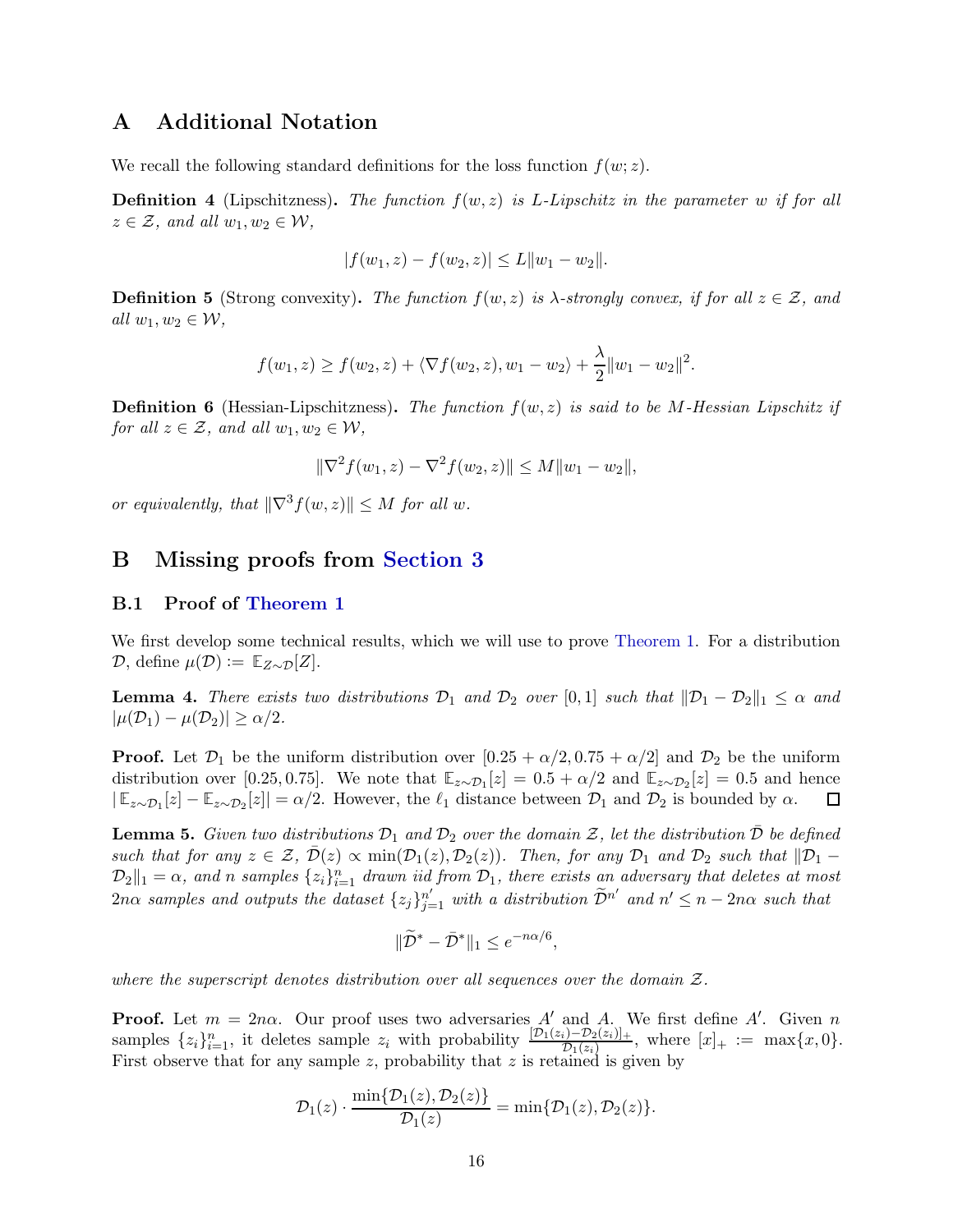Thus the distribution of samples outputted by  $A'$  is exactly  $\bar{\mathcal{D}}$ . However, it can delete more than m samples. Next, we consider another adversary  $A$ , which is same as  $A'$ , except it stops after deleting m samples. Hence, for sequences of length  $>n-m$ , the output of A' and A are the same. Hence,

$$
\|\widetilde{\mathcal{D}}^* - \bar{\mathcal{D}}^*\|_1 \le \Pr(N \ge m),\tag{11}
$$

where  $N$  is the number of deleted samples. In the rest of the proof, we bound this probability. Let  $X_i \in \{0,1\}$  be the random variable that takes the value 1 if the sample i is deleted. Hence  $N = \sum_i X_i$ . Furthermore,  $\mathbb{E}[X_i] = \int_z [\mathcal{D}_1(z), \mathcal{D}_2(z)]_+ dz = ||\mathcal{D}_1 - \mathcal{D}_2||_2/2 = m/4n$ . By the Chernoff bound, we have that

$$
\Pr\left(\sum_i X_i \ge m\right) \le e^{-m/12}.
$$

Using the above with [\(11\)](#page-15-3) implies the desired statement.

We now have all the tools to prove [Theorem 1.](#page-6-0)

**Proof of [Theorem 1.](#page-6-0)** The proof for small values of m follows from known bounds for sample complexity of learning [\(Bubeck](#page-11-9), [2014;](#page-11-9) [Shalev-Shwartz and Ben-David](#page-12-14), [2014](#page-12-14)). In the following, we provide an information-theoretic lower bound for  $m \geq 100$  by constructing two distributions  $\mathcal{D}_1$ and  $\mathcal{D}_2$  and show that no single learning-unlearning pair  $A, A$  can perform well on both of them. Let  $W = [0, 1]$  and  $\mathcal{Z} = R$ . Further, let the loss function be  $f(w, z) = (w - z)^2$ . Our proof consists of two main parts: we first provide a reduction from learning to mean estimation, and then give the lower bound by a reduction from mean estimation to hypothesis testing.

**Reduction from learning to mean estimation:** We first show that for any distribution  $\mathcal{D}$  for the population loss given by  $F(w) := \mathbb{E}_{z \sim D}[f(wz)]$  satisfies,

$$
F(w) - F(w^*) = (w - w^*)^2.
$$

To observe this note that

$$
F(w) = \mathbb{E}[(w - z)^2]
$$
  
=  $\mathbb{E}[(w - w^* + w^* - z)^2]$   
=  $\mathbb{E}[(w - w^*)^2] + 2 \mathbb{E}[(w - w^*)(w^* - z)] + \mathbb{E}[(w^* - z)^2]$   
=  $(w - w^*)^2 + 2(w - w^*) \mathbb{E}[(w^* - z)] + F(w^*)$   
=  $(w - w^*)^2 + F(w^*),$ 

where the last inequality uses the fact that  $\mathbb{E}[z] = w^*$  for our loss function. Thus, in order to bound the learning error, it suffices to bound the error in estimating the mean of the underlying distribution  $w^*$ .

<span id="page-16-0"></span>From mean estimation to the lower bound: Since  $\mathcal{Z}$  is unbounded and having more information only helps, we assume that the unlearner has access to the entire sample set S i.e., the passed data statistics  $T(S) = \{S\}$ . Since the output  $A(S)$  can be derived from S, it suffices to consider

 $\Box$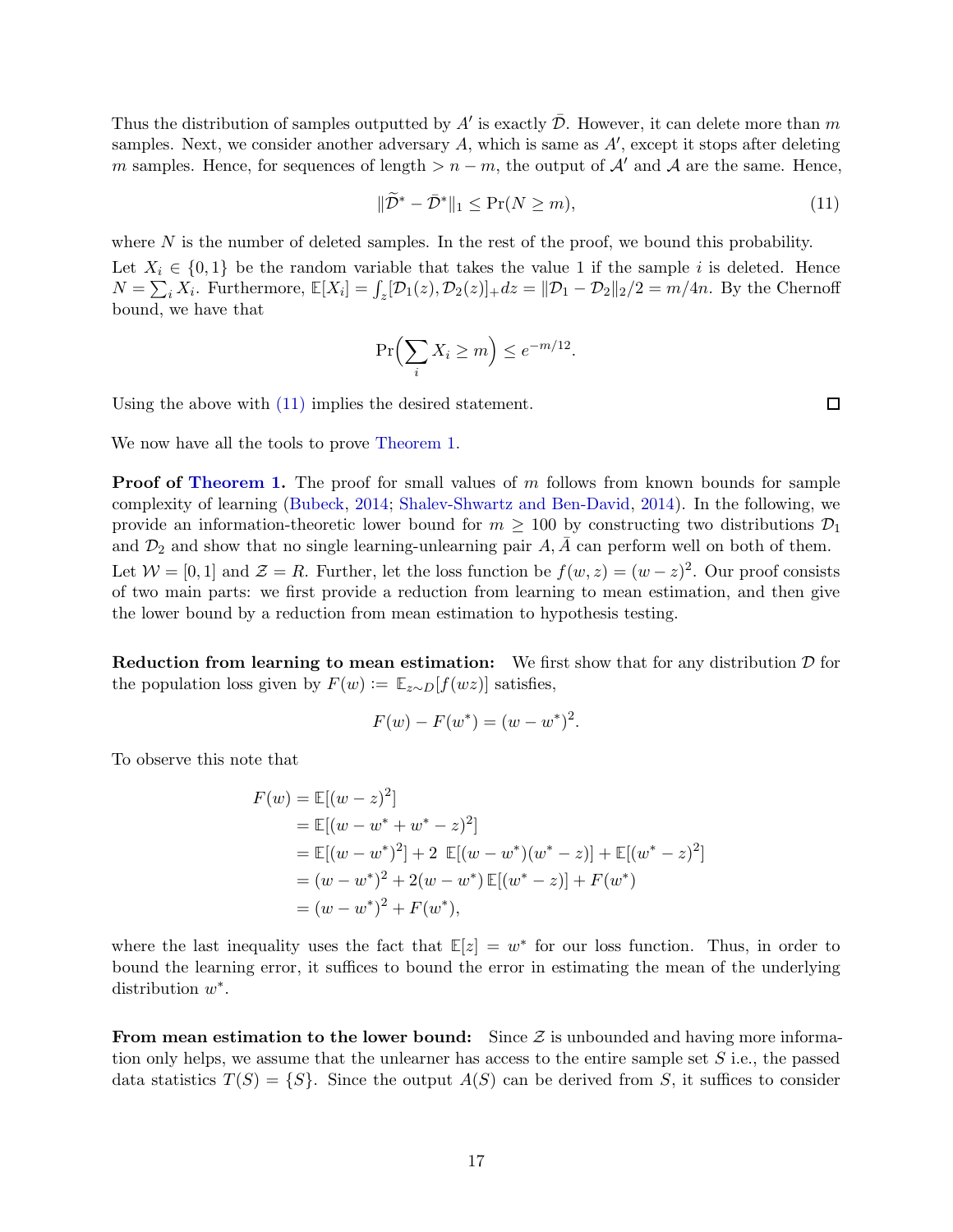unlearning algorithms  $\overline{A}$  of the form  $\overline{A}(U, S)$ . Let w denote the output  $\overline{A}(U, S)$ . By the definition of forgetting rule,

$$
\mathbb{E}_{\mathcal{D}_1}(\bar{A}(U, A(S)) - w_1^*)^2 = \int_w \Pr_{\mathcal{D}_1}(\bar{A}(U, A(S)) = w)(w - w_1^*)^2 dw
$$
  
 
$$
\geq e^{-\varepsilon} \int_w \Pr_{\mathcal{D}_1}(\bar{A}(\phi, A(S \setminus U)) = w)(w - w_1^*)^2 dw - \delta,
$$

where the last inequality uses the fact that  $W = [0, 1]$ . Let  $\tilde{A} = \bar{A}(\phi, A(\cdot))$ . Let  $\alpha = m/2n$  and let  $\mathcal{D}_1$  and  $\mathcal{D}_2$  be two distributions such that  $\|\mathcal{D}_1 - \mathcal{D}_2\|_1 = \alpha$ . Let the set of delete requests U be chosen by the adversary in Lemma [5.](#page-15-3) For these set of samples  $U$ , we have that

$$
\int_{w} \Pr_{\mathcal{D}_1}(\bar{A}(\phi, A(S \setminus U)) = w)(w - w_1^*)^2 dw \ge \int_{w} \Pr_{\bar{\mathcal{D}}}(\bar{A}(\phi, A(S \setminus U)) = w)(w - w_1^*)^2 dw - e^{-m/12},
$$

where  $\mathcal D$  is defined in [Lemma 5.](#page-15-3) Similarly, we have that

$$
\mathbb{E}_{\mathcal{D}_2}(\bar{A}(U, A(S)) - w_1^*)^2 \ge e^{-\varepsilon} \int_w \Pr_{\bar{\mathcal{D}}}(\bar{A}(\phi, A(S \setminus U)) = w)(w - w_1^*)^2 dw - e^{-m/12} - \delta.
$$

The sum of errors the unlearner makes on either of the errors is at least

$$
\mathbb{E}_{\mathcal{D}_1}[F(w)] - F_{\mathcal{D}_1}^* + \mathbb{E}_{\mathcal{D}_2}[F(w)] - F_{\mathcal{D}_2}^*
$$
\n
$$
\geq e^{-\varepsilon} \int_w (\Pr_{\bar{\mathcal{D}}}(\tilde{A}(S \setminus U) = w)((w - w_1^*)^2 + (w - w_2^*)^2) dw - 2\delta - 2e^{-m/12}
$$
\n
$$
\geq \frac{e^{-\varepsilon}}{2} \int_w (\Pr_{\bar{\mathcal{D}}}(\tilde{A}(S \setminus U) = w)((w_1^* - w_2^*)^2) dw - 2\delta - 2e^{-m/12}
$$
\n
$$
= \frac{e^{-\varepsilon}(w_1^* - w_2^*)^2}{2} - 2e^{-m/12} - 2\delta,
$$
\n(12)

where the inequality in the second last line follows from the fact that  $a^2 + b^2 \ge (a+b)^2/2$  for any  $a, b \in \mathbb{R}$ .

Plugging in the distributions  $\mathcal{D}_1$  and  $\mathcal{D}_2$  as given in [Lemma 4](#page-15-4) with  $\alpha = m/2n$  in the error bound [\(12\)](#page-16-0) implies that

$$
\mathbb{E}_{\mathcal{D}_1}[F(w)] - F_{\mathcal{D}_1}^* + \mathbb{E}_{\mathcal{D}_2}[F(w)] - F_{\mathcal{D}_2}^* \ge \frac{e^{-\varepsilon}m^2}{32n^2} - 2e^{-m/12} - 2\delta.
$$

Since  $\delta \leq 0.005$ ,  $\varepsilon \leq 1$  and  $m \geq 100$ , for the above quantity to be less than 0.01, we have that  $m \leq cn \cdot e^{\varepsilon}$ , where  $ce^{\varepsilon} < 1$ .  $m \leq cn \cdot e^{\varepsilon}$ , where  $ce^{\varepsilon} < 1$ .

## <span id="page-17-0"></span>B.2 Proof of [Lemma 1](#page-6-1)

**Proof.** We let A to be a DP algorithm which is private for datasets with edit distance m. Our unlearning algorithm A simply returns the input point  $A(S)$  without making any changes to it, i.e.  $\bar{A}(U, A(S), T(S)) = A(S)$ . Clearly, the unlearning algorithm  $\bar{A}$  does not require any additional data statistics and thus  $T(S) = \emptyset$ .

We set the DP algorithm  $\tilde{A}$  as the mini-batch noisy SGD method from [Bassily et al.](#page-11-13) [\(2019](#page-11-13)). The learning guarantee for A from [Bassily et al.](#page-11-13) [\(2019](#page-11-13), Theorem 3.2) together with the group privacy property of differential privacy [\(Vadhan](#page-13-5), [2017,](#page-13-5) Lemma 2.2) implies that:

$$
F(A(S)) - F^* \le 10BL\left(\frac{1}{\sqrt{n}} + \frac{m\sqrt{d\log(me^{\varepsilon}/\delta)}}{\varepsilon n}\right).
$$
\n(13)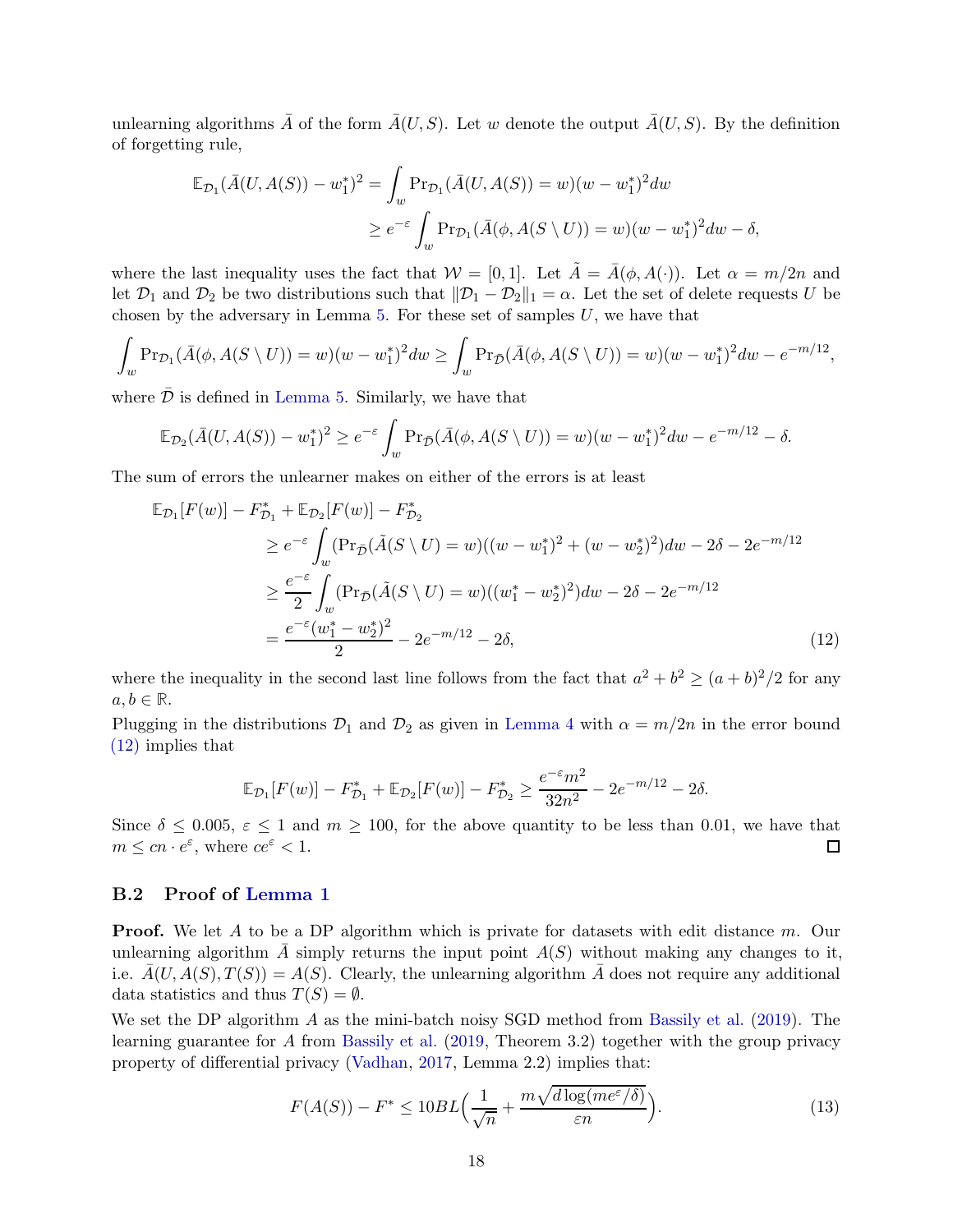Furthermore,  $A(S)$  is  $(\varepsilon, \delta)$ -DP for datasets with edit distance m, i.e. for any set  $U \subseteq S$  of m samples:

$$
Pr(A(S) \in W) \le e^{\varepsilon} Pr(A(S \setminus U) \in W) + \delta,
$$
  
 
$$
Pr(A(S \setminus U) \in W) \le e^{\varepsilon} Pr(A(S) \in W) + \delta.
$$

Since  $T(S) = \emptyset$  and  $\overline{A}(A(S), U, T(S)) = A(S)$  for any  $U \subseteq S$  such that  $|U| = m$ , we can rewrite the DP guarantee as:

$$
\Pr(\bar{A}(U, A(S), T(S)) \in W) \le e^{\varepsilon} \cdot \Pr(\bar{A}(\emptyset, A(S \setminus U), T(S \setminus U)) \in W) + \delta,
$$
  
\n
$$
\Pr(\bar{A}(\emptyset, A(S \setminus U), T(S \setminus U)) \in W) \le e^{\varepsilon} \cdot \Pr(\bar{A}(U, A(S), T(S)) \in W) + \delta,
$$

implying that the pair  $(A, \overline{A})$  is  $(\varepsilon, \delta)$ -unlearning for U of size m.

We next bound the deletion complexity. The bound in the right hand side of [\(13\)](#page-17-0) implies that we can delete

$$
m = \widetilde{\Omega}\Big(\frac{0.01\varepsilon}{\sqrt{\log(e^{\varepsilon}/\delta)}} \cdot \frac{n}{\sqrt{d}}\Big)
$$

samples while still ensuring that the excess risk is bounded by  $\gamma = 0.01$ . The above implies the desired lower bound on the deletion capacity. 口

## <span id="page-18-0"></span>B.3 Proof of [Theorem 2](#page-7-0)

The following lower bound on the deletion capacity is based on the excess risk guarantees for our learning and unlearning algorithms given in [Theorem 3](#page-9-2) and [Theorem 4](#page-25-0) (in [Appendix D\)](#page-24-0) for strongly convex and convex loss setting respectively.

Proof. We consider the strongly convex loss and convex loss setting separately below.

**Strongly convex loss setting.** Our learning algorithm  $A_{sc}$  and the unlearning algorithm  $\bar{A}_{sc}$  are given in [Algorithm 2](#page-22-0) and [Algorithm 1](#page-8-0) respectively. [Theorem 3](#page-9-2) implies that the learning algorithm  $A_{sc}$  and the unlearning algorithm  $\bar{A}_{sc}$  are  $(\varepsilon, \delta)$ -unlearning. Furthermore, we have that

$$
\mathbb{E}[F(\widehat{w}) - F^*] \le \frac{4L^2}{\lambda n},
$$

and

$$
\mathbb{E}[F(\widetilde{w}) - F^*] = O\left(\frac{\sqrt{d}Mm^2L^3}{\lambda^3n^2\varepsilon}\sqrt{\ln(1/\delta)} + \frac{4mL^2}{\lambda n}\right),\,
$$

where  $\hat{w}$  denotes the output point  $A_{sc}(S)$  and  $\tilde{w}$  denotes the output point  $\bar{A}_{sc}(U, A_{sc}(S), T(S))$ . The above upper bound on the excess risk implies that we can delete at least

$$
m = c \cdot \frac{n\sqrt{\varepsilon}}{\left(d\log(1/\delta)\right)^{1/4}},
$$

samples while still ensuring an excess risk guarantee of  $\gamma = 0.01$ . Here, the constant c depends on the constants  $M, L$  and  $\lambda$  for the function f. This gives us the desired lower bound on the deletion capacity  $m_{\varepsilon,\delta}^{A_{sc},\bar{A}_{sc}}(d,n)$ .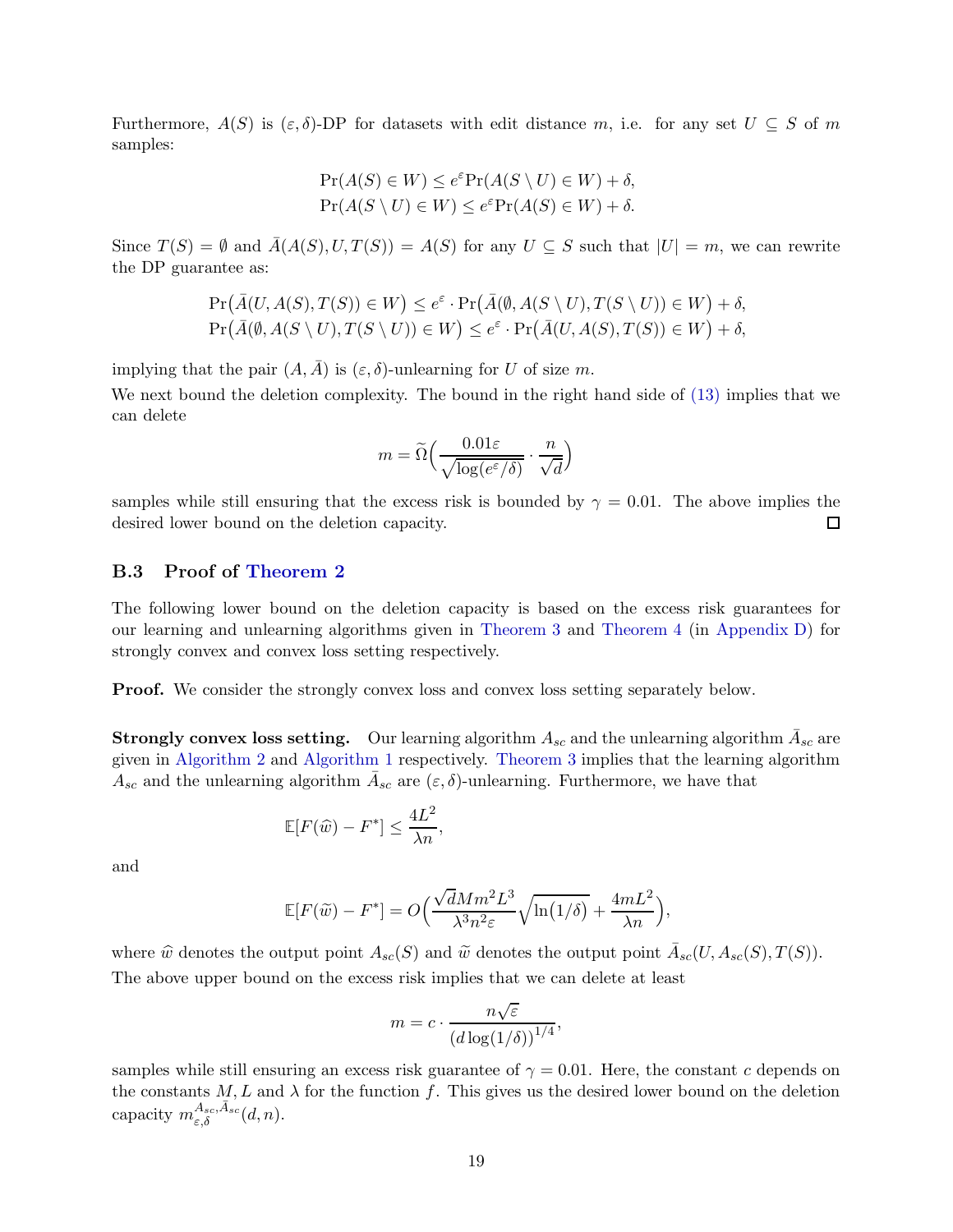**Convex loss setting.** Our learning algorithm  $A_c$  and the unlearning algorithm  $\bar{A}_c$  are given in [Algorithm 3](#page-24-1) and [Algorithm 4](#page-25-1) respectively. [Lemma 13](#page-27-1) implies that the learning algorithm  $A_c$  and the unlearning algorithm  $\bar{A}_c$  are  $(\varepsilon, \delta)$ -unlearning. Furthermore, as a consequence of [Corollary 2,](#page-25-2) we note that setting  $\lambda$  as in [\(25\)](#page-25-2) implies that:

$$
\mathbb{E}[F(\widehat{w}) - F^*] = O\Big(c_1\sqrt{\frac{m}{n}} + c_2\Big(\frac{d\log(1/\delta)}{\varepsilon^2}\Big)^{1/8}\sqrt{\frac{m}{n}}\Big)
$$

and

$$
\mathbb{E}[F(\widetilde{w}) - F^*] = O\Big(c_1\sqrt{\frac{m}{n}} + c_2\Big(\frac{d\log(1/\delta)}{\varepsilon^2}\Big)^{1/8}\sqrt{\frac{m}{n}}\Big),\,
$$

where  $\hat{w}$  denotes the output point  $A_c(S)$  and  $\tilde{w}$  denotes the output point  $\bar{A}_c(U, A_c(S), T(S))$ , and the constants  $c_1$  and  $c_2$  depend on the properties of the function  $f$ .

The above upper bound on the excess risk implies that we can delete at least

$$
m = c \cdot \frac{n\sqrt{\varepsilon}}{\left(d\log(1/\delta)\right)^{1/4}},
$$

samples while still ensuring an excess risk guarantee of  $\gamma = 0.01$ . Here, the constant c depends on the constants  $M, L$  and  $B$  for the function  $f$ . This gives us the desired lower bound on the deletion capacity  $m_{\varepsilon,\delta}^{A_c,\bar{A}_c}(d,n)$ .

 $\Box$ 

# <span id="page-19-1"></span><span id="page-19-0"></span>C Missing details from [Section 4](#page-8-3)

## C.1 Proof of [Lemma 3](#page-9-1)

<span id="page-19-2"></span>**Lemma 6.** The points  $\widehat{w}$  and  $\widehat{w}'$ , defined in [Lemma 3,](#page-9-1) satisfy the following guarantee

$$
\|\widehat{w} - \widehat{w}'\| \le \frac{2mL}{\lambda n}.
$$

**Proof.** Define the functions  $\widehat{F}_1$  and  $\widehat{F}_2$  as

$$
\widehat{F}_1(w) := \frac{1}{n} \sum_{z \in S} f(w, z) \quad \text{and,} \quad \widehat{F}_2(w) := \frac{1}{n - m} \sum_{z \in \overline{S}} f(w, z),
$$

where the set  $\bar{S} := S \setminus U$ . Note that  $\hat{w} = \operatorname{argmin}_{w} \hat{F}_1(w)$  and,  $\hat{w}' = \operatorname{argmin}_{w} \hat{F}_2(w)$ . We first observe that

$$
n(\widehat{F}_1(\widehat{w}') - \widehat{F}_1(\widehat{w})) = \sum_{z \in S} f(\widehat{w}', z) - \sum_{z \in S} f(\widehat{w}, z)
$$
  
\n
$$
= \sum_{z \in \overline{S}} f(\widehat{w}', z) - \sum_{z \in \overline{S}} f(\widehat{w}, z) + \sum_{z \in U} f(\widehat{w}', z) - \sum_{z \in U} f(\widehat{w}, z)
$$
  
\n
$$
= (m - n)(\widehat{F}_2(\widehat{w}') - \widehat{F}_2(\widehat{w})) + \sum_{z \in U} f(\widehat{w}', z) - \sum_{z \in U} f(\widehat{w}, z)
$$
  
\n
$$
\stackrel{(i)}{\leq} \sum_{z \in U} f(\widehat{w}', z) - \sum_{z \in U} f(\widehat{w}, z) \stackrel{(ii)}{\leq} mL ||\widehat{w}' - \widehat{w}||,
$$
 (14)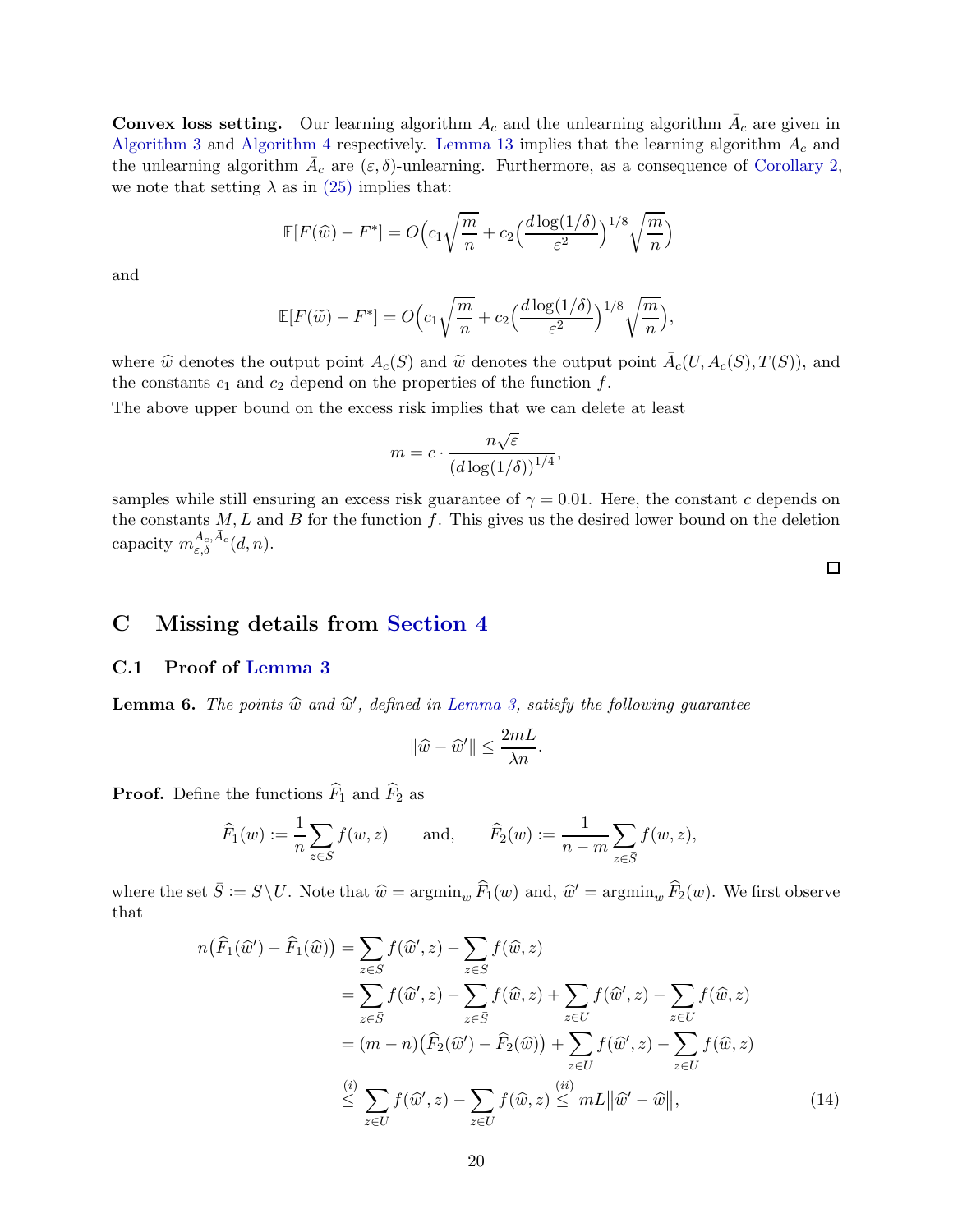where the equality in the second line above follows from the fact that  $\bar{s} = S \setminus U$  and the equality in the third line holds from the definition of the function  $\widehat{F}_2$ . The inequality (i) holds because  $\widehat{w}'$ is the minimizer of the function  $\tilde{F}_2(w)$  and the inequality *(ii)* is due to the fact that the function f is L-lipschitz. Next, note that the function  $\widehat{F}_1$  is  $\lambda$ -strongly convex. Thus,

$$
\widehat{F}_1(\widehat{w}') - \widehat{F}_1(\widehat{w}) \ge \frac{\lambda}{2} ||\widehat{w} - \widehat{w}'||^2.
$$
\n(15)

Using  $(14)$  and  $(15)$ , we get that

$$
\frac{\lambda n}{2} ||\widehat{w} - \widehat{w}' ||^2 \le mL ||\widehat{w} - \widehat{w}' ||,
$$

which implies that  $\|\widehat{w} - \widehat{w}'\| \le \frac{2mL}{\lambda n}$ .

**Proof of [Lemma 3.](#page-9-1)** Given the function f that satisfies [Assumption 1,](#page-8-1) define the functions  $\widehat{F}_1$ and  $F_2$  as

$$
\widehat{F}_1(w) := \frac{1}{n} \sum_{z \in S} f(w, z) \quad \text{and,} \quad \widehat{F}_2(w) := \frac{1}{n - m} \sum_{z \in \overline{S}} f(w, z),
$$

where the set  $\bar{S} := S \setminus U$ . Using the Taylor's expansion for  $\nabla \widehat{F}_2(\widehat{w}')$  around the point  $\widehat{w}$ , we get that

$$
\|\nabla \widehat{F}_2(\widehat{w}') - \nabla \widehat{F}_2(\widehat{w}) - \nabla^2 \widehat{F}_2(\widehat{w})[\widehat{w}' - \widehat{w}]\| \le \frac{M}{2} \|\widehat{w} - \widehat{w}'\|^2,
$$

where M denotes the Hessian-Lipschitz constant for the function  $f(\cdot, z)$ , i.e.  $\|\nabla^3 \widehat{F}_2(\widehat{w})\| \leq M$ . Since  $\hat{w}'$  is a minimizer of  $\hat{F}_2$ , and  $\hat{F}_1$  is smooth, we have that  $\nabla \hat{F}_2(\hat{w}') = 0$ . Plugging this in the above bound, we get

$$
\|\nabla \widehat{F}_2(\widehat{w}) + \nabla^2 \widehat{F}_2(\widehat{w})[\widehat{w}' - \widehat{w}]\| \le \frac{M}{2} \|\widehat{w} - \widehat{w}'\|.
$$
\n(16)

Also note that

$$
\nabla \widehat{F}_2(\widehat{w}) = \frac{1}{n-m} \sum_{z \in \overline{S}} \nabla f(\widehat{w}, z)
$$
  
= 
$$
\frac{1}{n-m} \sum_{z \in S} \nabla f(\widehat{w}, z) - \frac{1}{n-m} \sum_{z \in U} \nabla f(\widehat{w}, z)
$$
  
= 
$$
\frac{n}{n-m} \nabla \widehat{F}_1(\widehat{w}) - \frac{1}{n-m} \sum_{z \in U} \nabla f(\widehat{w}, z)
$$
  
= 
$$
-\frac{1}{n-m} \sum_{z \in U} \nabla f(\widehat{w}, z)
$$

where the equality in the second line above holds because  $\bar{S} = S \setminus U$ , the third line follows by using the definition of the function  $\widehat{F}_1(w)$ , and the last line is due to the fact that  $\widehat{w}$  is the minimizer for the function  $\widehat{F}_1(w)$  and hence  $\nabla \widehat{F}_1(\widehat{w}) = 0$ . Plugging the above in [\(16\),](#page-19-2) we get that

$$
\| -\frac{1}{n-m} \sum_{z \in U} \nabla f(\widehat{w}; u) + \nabla^2 \widehat{F}_2(\widehat{w}) [\widehat{w}' - \widehat{w}] \| \le \frac{M}{2} \|\widehat{w} - \widehat{w}'\|^2. \tag{17}
$$

 $\Box$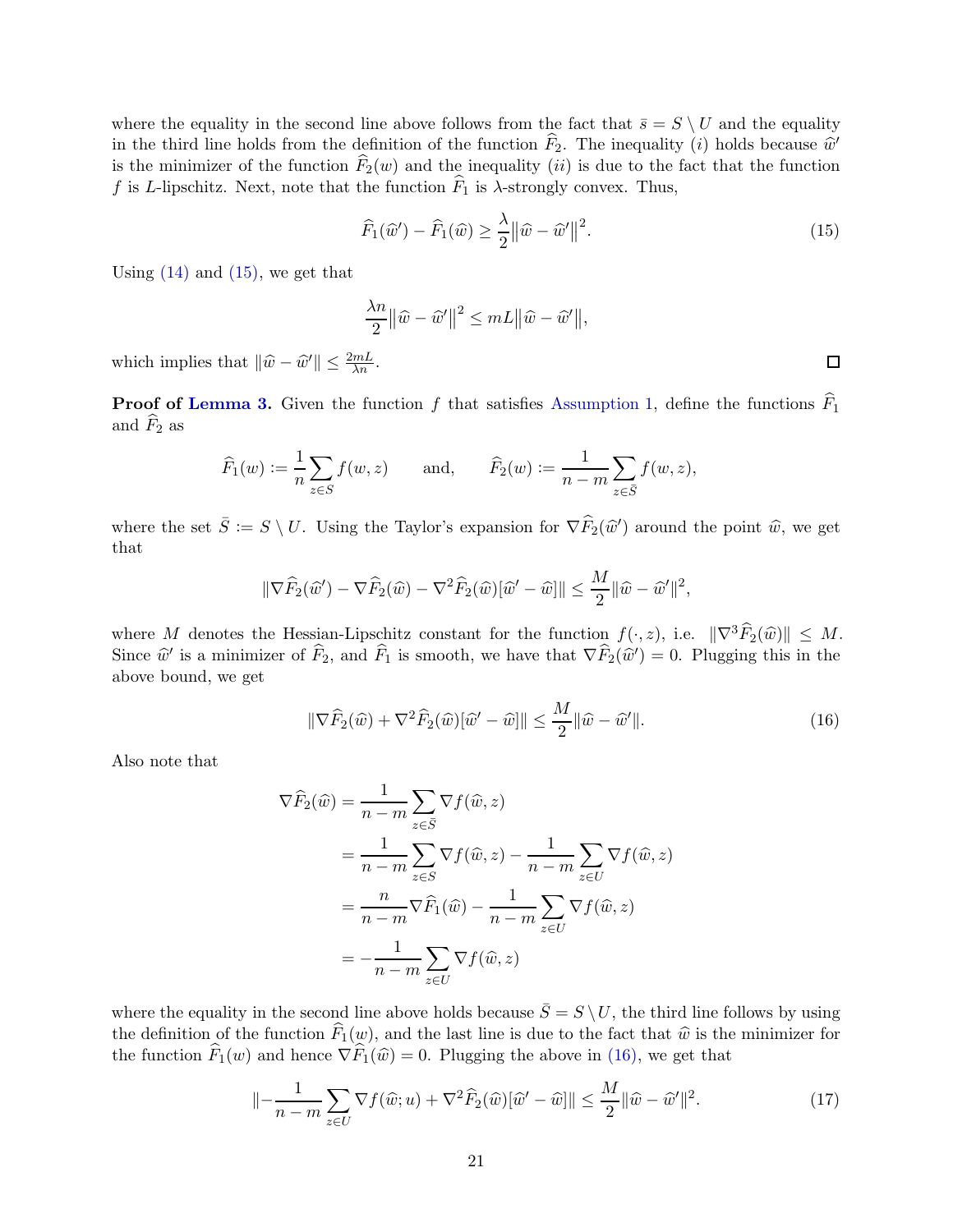Now, let us define the vector  $v$  such that

$$
\widehat{w}' = \widehat{w} + \frac{1}{n-m} (\nabla^2 \widehat{F}_2(\widehat{w}))^{-1} \sum_{z \in u} \nabla f(\widehat{w}; z) + v.
$$
\n(18)

Plugging the above relation in [\(17\),](#page-19-2) we get that

$$
\|\nabla^2 \widehat{F}_2(\widehat{w})v\| \le \frac{M}{2} \|\widehat{w} - \widehat{w}'\|^2. \tag{19}
$$

 $\Box$ 

Since, the function  $\widehat{F}_2$  is  $\lambda$ -strongly convex, we have that  $\|\nabla^2 \widehat{F}_2(\widehat{w})v\| \ge \lambda \|v\|$  for any vector v. Using this fact in [\(19\),](#page-19-2) we get that

$$
||v|| \leq \frac{M}{2\lambda} ||\widehat{w} - \widehat{w}'||^2.
$$

Finally, an application of [Lemma 6](#page-19-2) implies that  $\|\hat{w} - \hat{w}'\| \le \frac{2mL}{\lambda n}$ , using which in the above bound, we get that

$$
||v|| \le \frac{2Mm^2L^2}{\lambda^3n^2}.
$$

Plugging in the definition of the vector  $v$  from  $(18)$ , we get that

$$
\left\|\hat{w}' - \hat{w} - \frac{1}{n-m}(\nabla^2 \widehat{F}_2(\widehat{w}))^{-1} \sum_{z \in u} \nabla f(\widehat{w}; z)\right\| \le \frac{2Mm^2L^2}{\lambda^3 n^2}.
$$

The desired bound follows by setting  $\widehat{H} := \frac{1}{n-1}$  $\frac{1}{n-m} \sum_{z \in S \setminus U} \nabla^2 f(\widehat{w}, z) = \nabla^2 \widehat{F}_2(\widehat{w}).$ 

## <span id="page-21-0"></span>C.2 Proof of [Theorem 3](#page-9-2)

Before we delve into the proof of [Theorem 3,](#page-9-2) we first provide in [Algorithm 2,](#page-22-0) the pseudocode for the learning algorithm  $A_{sc}$ . We also recall the following technical result that provides excess risk guarantees for the empirical risk minimizer when the loss is strongly convex and Lipschitz.

<span id="page-21-2"></span>**Lemma 7** (Claim 6.2 in [Shalev-Shwartz et al.](#page-13-6) [\(2009b](#page-13-6))). For any  $z \in \mathcal{Z}$ , let  $f(w, z)$  be a L-Lipschitz and  $\lambda$ -strongly convex function in the variable w. Given any distribution  $\mathcal{D}$ , let  $S = \{z_i\}_{i=1}^n$  denote a dataset of n samples drawn independently from D. Let the point  $\hat{w}$  be defined as  $\hat{w} :=$  $\operatorname{argmin}_{w} \frac{1}{n}$  $\frac{1}{n} \sum_{i=1}^{n} f(w, z_i)$ . Then,

$$
\mathbb{E}[F(\widehat{w}) - F(w^*)] \le \frac{4L^2}{\lambda n},
$$

where the function  $F(w) := \mathbb{E}_{z \sim \mathcal{D}}[f(w, z)]$  and  $w^* \in \operatorname{argmin}_w F(w)$ .

We are now ready to prove the statements of [Theorem 3.](#page-9-2) We prove each part in a separate lemma below. The following result provides performance guarantee for the output of the learning algorithm  $A_{sc}.$ 

<span id="page-21-1"></span>**Lemma 8** (Learning guarantee for  $A_{sc}$ ). For any distribution D, the output  $\hat{w}$  of running [Algorithm 2](#page-22-0) on the dataset  $S \sim \mathcal{D}^n$  satisfies

$$
\mathbb{E}_{S \sim \mathcal{D}^n} [F(\widehat{w})] - F^* \le \frac{4L^2}{\lambda n},
$$

where  $F^*$  denotes  $\min_{w \in \mathcal{W}} F(w)$ .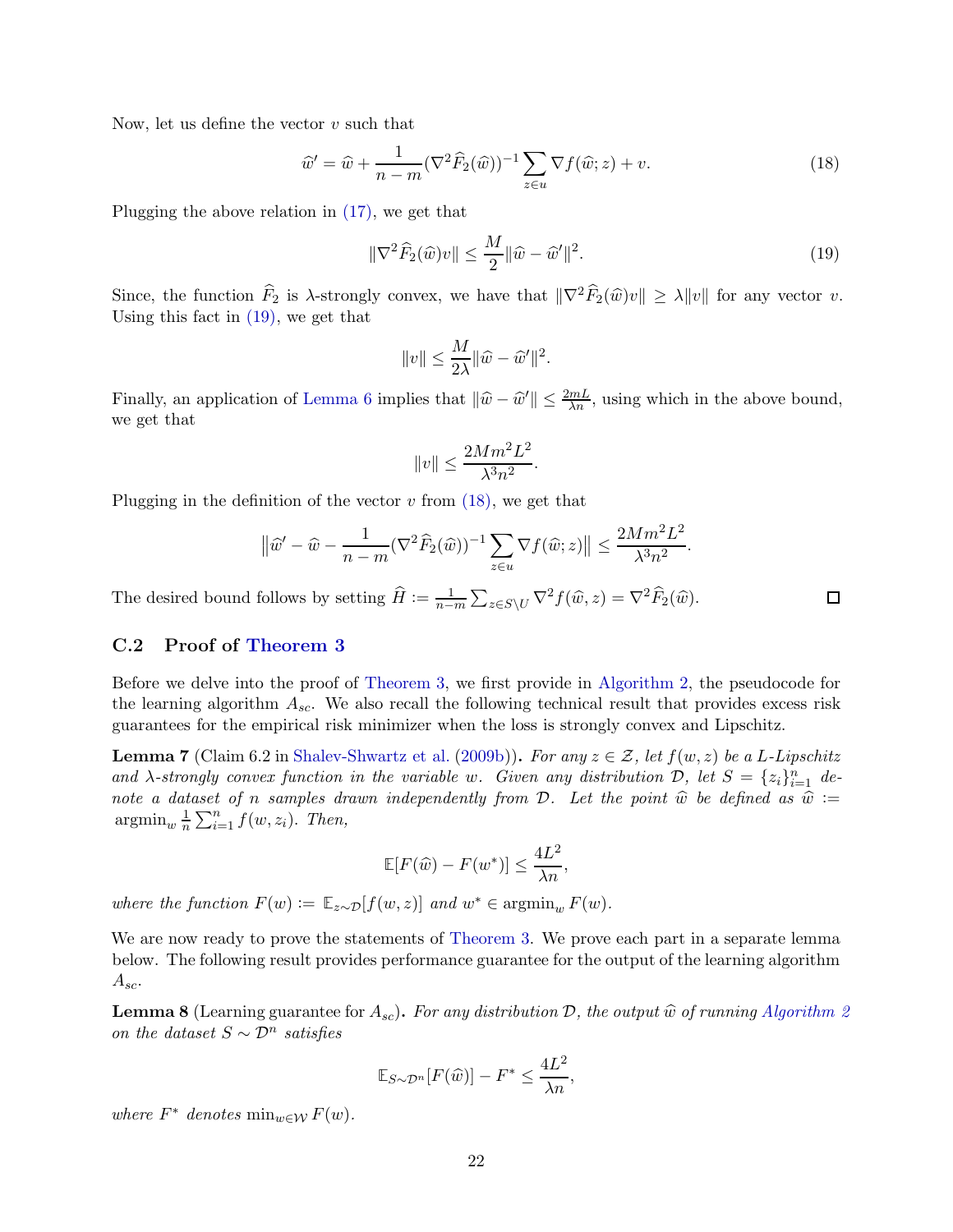<span id="page-22-0"></span>**Algorithm 2** Learning algorithm  $(A_{sc})$ 

**Input:** Dataset  $S: \{z_i\}_{i=1}^n \sim \mathcal{D}^n$ , loss function: f. 1: Compute

$$
\widehat{w} \leftarrow \text{argmin } \widehat{F}_n(w) := \frac{1}{n} \sum_{i=1}^n f(w, z_i).
$$

2: Return  $(\widehat{w}, \nabla^2 \widehat{F}(\widehat{w}))$ .

**Proof of [Lemma 8.](#page-21-1)** We note that the point  $\hat{w}$  is given by the empirical risk minimizer on the dataset  $S$ , i.e.

$$
\widehat{w} \leftarrow \underset{w}{\text{argmin}} \frac{1}{n} \sum_{z \in S} f(w, z).
$$

Since the function  $f(w, z)$  is  $\lambda$ -strongly convex and L-Lipschitz, the desired performance guarantee for the ERM point follows from [Lemma 7.](#page-21-2)  $\Box$ 

Next, we provide performance guarantees for the output of the unlearning algorithm  $\bar{A}_{sc}$ .

<span id="page-22-1"></span>**Lemma 9.** For any dataset S, output  $\hat{w}$  of  $A_{sc}(S)$  and set U of m delete requests, the point  $\tilde{w}$ returned by [Algorithm 1](#page-8-0) satisfies

$$
\mathbb{E}[F(\widetilde{w}) - F^*] = O\left(\frac{\sqrt{d}Mm^2L^3}{\lambda^3n^2\varepsilon}\sqrt{\ln(1/\delta)} + \frac{4mL^2}{\lambda n}\right),
$$

where the expectation above is taken with respect to the dataset  $S$  and noise  $\nu$ .

Proof of [Lemma 9.](#page-22-1) We recall that

$$
\widetilde{w} = \widehat{w} + \frac{1}{n-m} (\widehat{H})^{-1} \sum_{z \in u} \nabla f(\widehat{w}, z) + \nu,
$$
\n(20)

where the vector  $\nu \in \mathbb{R}^d$  is drawn independently from  $\mathcal{N}(0, \sigma^2 \mathbb{I}_d)$  with  $\sigma$  given by  $\sqrt{2\ln(\frac{1.25}{\delta})}$ .  $2Mm^2L^2$  $\frac{Mm^2L^2}{\lambda^3n^2\varepsilon}$ . Thus,

$$
\mathbb{E}[F(\widetilde{w}) - F(w^*)] = \mathbb{E}[F(\widetilde{w}) - F(\widehat{w}) + F(\widehat{w}) - F(w^*)]
$$
  
= 
$$
\mathbb{E}[F(\widetilde{w}) - F(\widehat{w})] + \mathbb{E}[F(\widehat{w}) - F(w^*)] \le \mathbb{E}[L\|\widetilde{w} - \widehat{w}\|\ + \frac{4L^2}{\lambda n}, \qquad (21)
$$

where the inequality in the last line follows from the fact that the function  $F = \mathbb{E}[f(w, z)]$  is L-Lipschitz, and by using [Lemma 8.](#page-21-1) Further, from the relation in [\(20\),](#page-22-1) we have that

$$
\mathbb{E}[\|\widetilde{w} - \widehat{w}\|] = \mathbb{E}[\|\frac{1}{n-m}(\widehat{H})^{-1} \sum_{z \in U} \nabla f(\widehat{w}, z) + \nu\|]
$$
  

$$
\leq \mathbb{E}[\sum_{z \in U} \|\frac{1}{n-m}(\widehat{H})^{-1} \nabla f(\widehat{w}, z)\|] + \mathbb{E}[\| \nu\|]
$$
  

$$
\leq \sum_{z \in U} \frac{1}{(n-m)\lambda} \mathbb{E}[\|\nabla f(\widehat{w}, z)\|] + \sqrt{\mathbb{E}[\| \nu\|^2]},
$$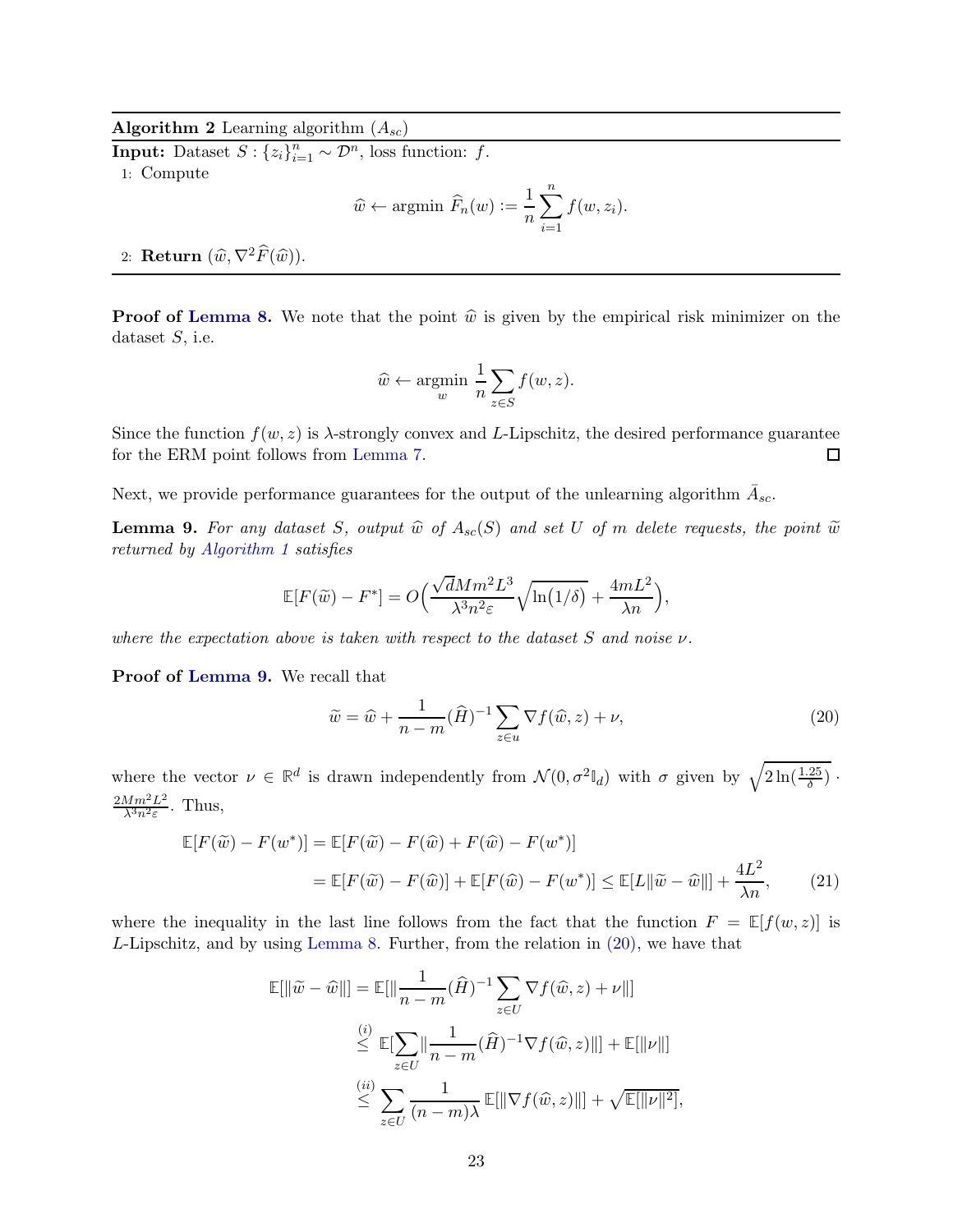where the inequality in  $(i)$  follows from an application of the triangle inequality, and the inequality (ii) holds because the function  $F(w)$  is  $\lambda$ -strongly convex which implies that  $\nabla^2 F(\widehat{w}) \succcurlyeq \lambda \mathbb{I}_d$ , and by an application of Jensen's inequality to bound  $\mathbb{E}[\|\nu\|]$ . Next, using the fact that the vector  $\nu \sim \mathcal{N}(0, \sigma^2 \mathbb{I}_d)$ , we get that

$$
\mathbb{E}[\|\widetilde{w} - \widehat{w}\|] \le \frac{1}{(n-m)\lambda} \mathbb{E}[\sum_{z \in U} \|\nabla f(\widehat{w}, z)\|] + \sqrt{d}\sigma
$$

$$
\le \frac{mL}{(n-m)\lambda} + \sqrt{d}\sigma,
$$

where the last line holds because  $f(w, z)$  is L-Lipschitz. Using the above bound in [\(21\),](#page-22-1) we get

$$
\mathbb{E}[F(\widetilde{w}) - F(w^*)] \le \frac{mL^2}{(n-m)\lambda} + \sqrt{d}\sigma L + \frac{4L^2}{\lambda n}.
$$

Our final guarantee follows by plugging in the value of  $\sigma$  and using the fact that  $n = \Omega(m)$ .  $\Box$ 

Finally, we show that the algorithms  $A_{sc}$  and  $\bar{A}_{sc}$  are  $(\varepsilon, \delta)$ -unlearning.

<span id="page-23-0"></span>**Lemma 10** (Unlearning guarantee). For any distribution  $D$ , dataset S and set of delete requests  $U \subseteq S$ , the algorithms  $A_{sc}$  and  $\bar{A}_{sc}$  satisfy the following guarantees for any set  $W \subseteq \mathbb{R}^d$ ,

<span id="page-23-1"></span>(a)  $Pr(\bar{A}_{sc}(U, A_{sc}(S), T(S)) \in W) \leq e^{\varepsilon} Pr(\bar{A}_{sc}(\emptyset, A_{sc}(S \setminus U), T(S \setminus U)) \in W) + \delta$ , and (b)  $\Pr(\bar{A}_{sc}(\emptyset, A_{sc}(S \setminus U), T(S \setminus U)) \in W) \leq e^{\varepsilon} \Pr(\bar{A}_{sc}(U, A_{sc}(S), T(S)) \in W) + \delta.$ 

**Proof of [Lemma 10.](#page-23-0)** The proof follows along the lines of the proof of the differential privacy guarantee for the Gaussian mechanism (see e.g., [Dwork and Roth](#page-11-14) [\(2014](#page-11-14), Appendix A)).

Let  $\hat{w}$  denote the output of the learning algorithm  $A_{sc}$  when run on dataset S, and let  $\tilde{w}$  denote the corresponding output of the unlearning algorithm  $\bar{A}_{sc}$  when run with delete requests U, the input model  $\hat{w}$  and data statistics  $T(S)$ , i.e.  $\hat{w} = A_{sc}(S)$  and  $\tilde{w} = \bar{A}_{sc}(U, \hat{w}, T(S))$ . Additionally, let  $\bar{w}$  be the local variable defined in [Line 3](#page-8-0) of  $\bar{A}_{sc}$  (see [Algorithm 1\)](#page-8-0) when computing  $\tilde{w}$ .

Similarly, let  $\hat{w}'$  denote the output of the learning algorithm  $A_{sc}$  when run on dataset  $S \setminus U$ , and let  $\widetilde{w}'$  denote the corresponding output of the unlearning algorithm  $\overline{A}_{sc}$  when run with delete requests  $\emptyset$ , the input model  $\hat{w}'$  and data statistics  $T(S\backslash U)$ , i.e.  $\hat{w}' = A_{sc}(S\backslash U)$  and  $\tilde{w}' = \bar{A}_{sc}(\emptyset, \hat{w}', T(S\backslash U))$ . Additionally, let  $\bar{w}'$  be the local variable defined in [Line 3](#page-8-0) of  $\bar{A}_{sc}$  for this case.

Note that in the algorithm  $A_{sc}$ , the points  $\hat{w}$  and  $\hat{w}'$  are computed as:

$$
\widehat{w} = \operatorname*{argmin}_{w} \frac{1}{n} \sum_{z \in S} f(w, z) \quad \text{and} \quad \widehat{w}' = \operatorname*{argmin}_{w} \frac{1}{n - m} \sum_{z \in S \setminus U} f(w, z).
$$

An application of [Lemma 3](#page-9-1) thus gives us the bound

$$
\left\|\widehat{w}' - \widehat{w} - \frac{1}{n-m}(\widehat{H})^{-1} \sum_{z \in U} \nabla f(\widehat{w}, z)\right\| \le \frac{2Mm^2L^2}{\lambda^3 n^2},
$$

where the matrix  $\hat{H}$  is defined in [\(7\).](#page-8-0) Using the relation in [\(8\)](#page-8-0) for the points  $\bar{w}$  and  $\bar{w'}$ , and observing that  $\hat{w}' = \bar{w}'$  since  $U = \emptyset$  in the calculation of  $\hat{w}'$ , we get that

$$
\|\bar{w}' - \bar{w}\| \le \frac{2Mm^2L^2}{\lambda^3 n^2} =: \gamma.
$$
\n
$$
(22)
$$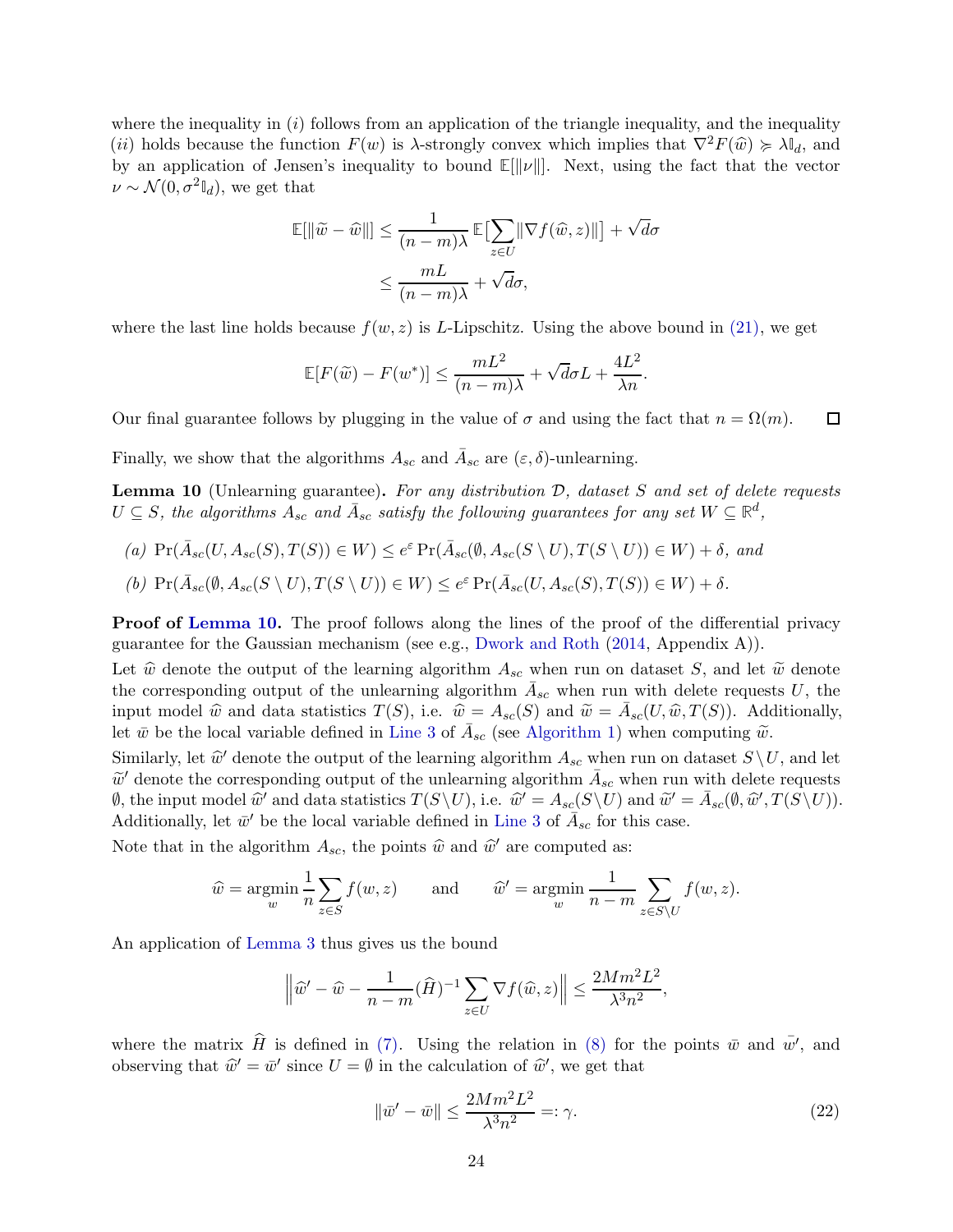Next, note that in the algorithm  $\bar{A}_{sc}$ , the points  $\tilde{w}$  and  $\tilde{w}'$  are computed as  $\tilde{w} = \bar{w} + \nu$  and  $\tilde{w}' = \bar{w}' + \nu$ respectively, where the noise  $\nu \sim \mathcal{N}(0, \sigma^2 \mathbb{I}_d)$  with  $\sigma = (\gamma/\varepsilon) \cdot \sqrt{2\ln(1.25/\delta)}$ . Thus, following the same proof as [Dwork and Roth](#page-11-14) [\(2014](#page-11-14), Theorem A.1), with the bound [\(22\),](#page-23-1) we get that for any set W,

$$
\Pr(\widetilde{w} \in W) \le e^{\varepsilon} \Pr(\widetilde{w}' \in W) + \delta,
$$

and

$$
\Pr(\widetilde{w}' \in W) \le e^{\varepsilon} \Pr(\widetilde{w} \in W) + \delta,
$$

giving us the desired unlearning guarantee.

Proof of [Theorem 3.](#page-9-2) The statements of the theorem follow immediately from [Lemma 8,](#page-21-1) [Lemma 9](#page-22-1) and [Lemma 10](#page-23-0) respectively.  $\Box$ 

## <span id="page-24-0"></span>D Unlearning algorithms for convex loss function

In this section, we provide learning and unlearning algorithms when  $f$  is convex (but not necessarily strongly convex). Similar to the strongly convex setting, we assume that

<span id="page-24-2"></span>**Assumption 2.** For any  $z \in \mathcal{Z}$ , the function  $f(w, z)$  is convex, L-Lipschitz and M-Hessian Lipschitz with respect to w.

In additional to the above, we also assume the following:

<span id="page-24-3"></span>**Assumption 3.** There exists a  $w^* \in \operatorname{argmin}_{w \in \mathcal{W}} F(w)$  such that  $||w^*|| \leq B$ .

Our algorithms for convex losses are based on algorithms for the strongly convex setting. Given the convex function  $f(\cdot, z)$ , define the function  $\tilde{f}(\cdot, z)$  as

$$
\widetilde{f}(w, z) = f(w, z) + \frac{\lambda}{2} ||w||^2.
$$

The key observation is that at any  $w \in \mathbb{R}^d$ , the function  $\tilde{f}(w, z)$  is  $\lambda$ -strongly convex,  $(L + \lambda ||w||)$ -Lipschitz,  $(H + \lambda)$ -smooth and M-Hessian Lipschitz in w for any z. Clearly, the function f satisfies [Assumption 1](#page-8-1) whenever w is such that  $||w|| \le L/\lambda$  (see [Lemma 14\)](#page-27-2), and thus we can run algorithms  $A_{sc}$  and  $\bar{A}_{sc}$  respectively on the function  $\tilde{f}$ .

<span id="page-24-1"></span>**Algorithm 3** Learning algorithm  $(A_c)$ 

**Input:** Dataset  $S: \{z_i\}_{i=1}^n \sim \mathcal{D}^n$ , loss function: f, regularization parameter:  $\lambda$ .

1: Define

$$
\widetilde{f}(w, z) := f(w, z) + \frac{\lambda}{2} ||w||^2.
$$

2: Run the algorithm  $A_{sc}$  on the dataset S with loss function  $\tilde{f}$ .

3: **return**  $(\widehat{w}, \widetilde{H}) \leftarrow A_{sc}(S; \widetilde{f})$ , where  $\widetilde{H} := \frac{1}{n}$  $\frac{1}{n} \sum_{z \in S} \widetilde{f}(\widehat{w}, z).$ 

Our learning and unlearning algorithms for the convex loss  $f$  simply invoke the algorithms  $A_{sc}$  and  $\bar{A}_{sc}$  on the function  $\tilde{f}$  with an appropriate choice of  $\lambda$ . We provide the pseudocode in [Algorithm 3](#page-24-1) and [Algorithm 4](#page-25-1) respectively.

 $\Box$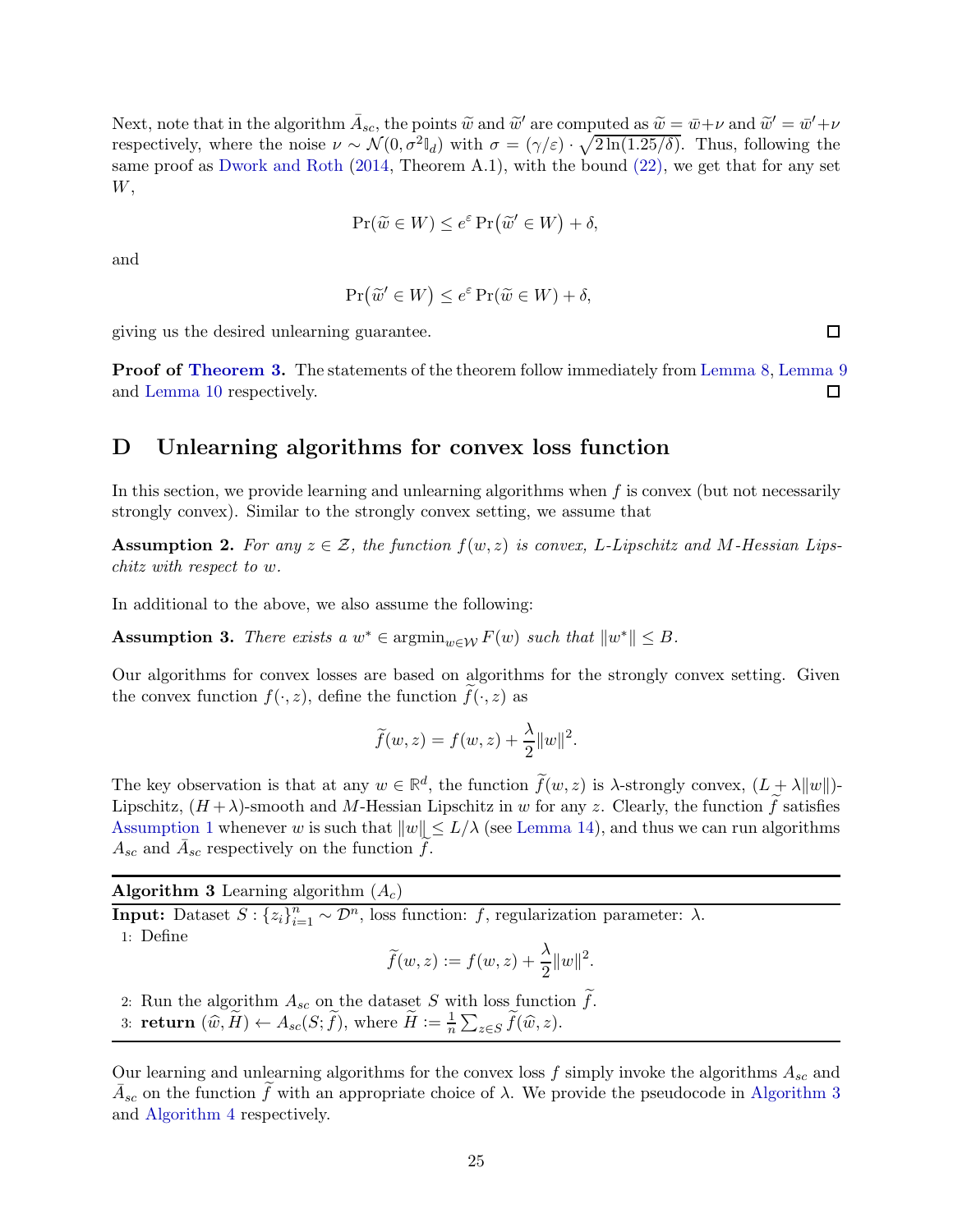<span id="page-25-1"></span>Algorithm 4 Unlearning algorithm  $(\bar{A}_c)$ 

**Input:** Delete requests:  $U = \{z_j\}_{j=1}^m \subseteq S$ , output of  $A_c$ :  $\hat{w}$ , additional statistic  $T(S)$ :  $\tilde{H}$ , loss function: f, regularization parameter:  $\lambda$ .

1: Define

$$
\widetilde{f}(w, z) := f(w, z) + \frac{\lambda}{2} ||w||^2.
$$

2: Run the algorithm  $\bar{A}_{sc}$  for the delete request U with input model  $\tilde{w}$  and with loss function  $\tilde{f}$ . 3: return  $\widetilde{w} \leftarrow \bar{A}_{sc}(S, \widehat{w}, T(S); \widetilde{f}).$ 

In order to avoid confusion in this section, for any algorithm A, we use the notation  $A(S; f)$  to denote the fact that A is run on the loss function f (similarly for  $\bar{A}$ ). Whenever clear from context, we will drop the argument f from the notation. Additionally, we also define  $\overline{F}$  to denote the population loss w.r.t. the loss function f, i.e.  $F(w) := \mathbb{E}_{z \sim \mathcal{D}}[f(w, z)].$ 

<span id="page-25-0"></span>Theorem 4. Suppose the loss function f satisfy [Assumption 2](#page-24-2) and [Assumption 3.](#page-24-3) Let the dataset  $S \sim \mathcal{D}^n$ . Then,

(a) The point  $\hat{w}$  returned by running  $A_c$  on S satisfies

$$
\mathbb{E}_{S \sim \mathcal{D}^n} [F(\widehat{w}) - \min_{w \in \mathcal{W}} F(w)] \le \frac{\lambda B^2}{2} + \frac{16L^2}{\lambda n}.
$$
 (23)

(b) For any set  $U \subseteq S$  of m delete requests, the point  $\widetilde{w}$  returned by  $\overline{A}_c$  satisfies

$$
\mathbb{E}_{S,\nu}[F(\tilde{w}) - \min_{w \in \mathcal{W}} F(w)] = O\left(\frac{\lambda B^2}{2} + \frac{\sqrt{d}Mm^2L^3}{\lambda^3n^2\varepsilon}\sqrt{\ln(1/\delta)} + \frac{mL^2}{\lambda n}\right).
$$
 (24)

(c) The learning algorithm  $A_c$  and the unlearning algorithm  $\overline{A}_c$  are  $(\varepsilon,\delta)$ -unlearning.

Corollary 1. Suppose we did not have any unlearning requests, and only cared about the performance of the output point  $\widehat{w}$  for the learning algorithm  $A_c$ . Then, setting  $\lambda = L/B\sqrt{n}$ , the performance quarantee for the point  $\hat{w}$  given in [Theorem 4](#page-25-0) implies

$$
\mathbb{E}[F(\widehat{w}) - F^*] \le \frac{BL}{\sqrt{n}}.
$$

The above rate is tight for learning with Lipschitz convex losses (see [Bubeck](#page-11-9)  $(2014,$  $(2014,$  Theorem 6.1)).

<span id="page-25-2"></span>Corollary 2. Suppose that we have m delete requests and thus care about the performance guarantee of both the point h, output of the learning algorithm  $A_c$ , and the point  $\tilde{w}$ , output of the unlearning algorithm  $\bar{A}_c$ . In this case, we set the regularization parameter  $\lambda$  as:

$$
\lambda = \max\left\{\frac{L}{B}\sqrt{\frac{m}{n}}, \left(\frac{\sqrt{d}Mm^2L^3}{B^2n^2\varepsilon}\sqrt{\ln(1/\delta)}\right)^{1/4}\right\}.
$$
\n(25)

Plugging the above values of  $\lambda$  in [Theorem 4,](#page-25-0) we get that

$$
\mathbb{E}[F(\widehat{w}) - F^*] = O\Big(c_1\sqrt{\frac{m}{n}} + c_2\Big(\frac{d\log(1/\delta)}{\varepsilon^2}\Big)^{1/8}\sqrt{\frac{m}{n}}\Big)
$$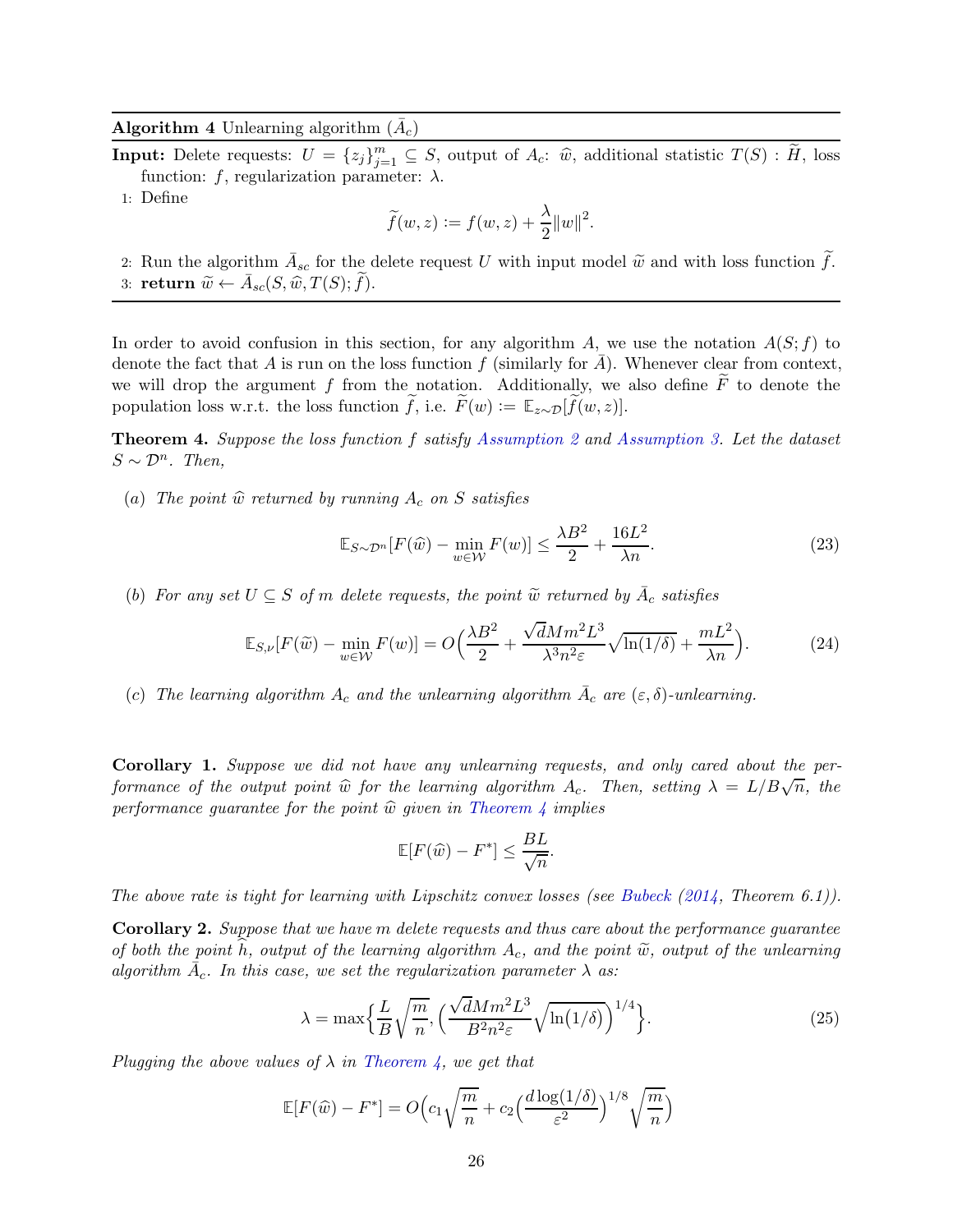and

$$
\mathbb{E}[F(\widetilde{w}) - F^*] = O\Big(c_1\sqrt{\frac{m}{n}} + c_2\Big(\frac{d\log(1/\delta)}{\varepsilon^2}\Big)^{1/8}\sqrt{\frac{m}{n}}\Big),
$$

where the constant  $c_1 \propto BL$  and  $c_2 \propto \left(\frac{ML^3}{B^2}\right)$  $B^2$  $\big)^{1/4}$ .

## <span id="page-26-0"></span>D.1 Proof of [Theorem 4](#page-25-0)

We are now ready to prove the statements of [Theorem 4.](#page-25-0) We prove each part in a separate lemma below. The following provides performance guarantee for the output of the learning algorithm  $A_c$ .

<span id="page-26-2"></span>**Lemma 11** (performance guarantee for  $A_c$ ). For any  $\lambda > 0$  and  $S \sim \mathcal{D}^n$ , the point  $\hat{w}$  returned by [Algorithm 3](#page-24-1) satisfies

$$
\mathbb{E}[F(\widehat{w}) - F^*] \le \frac{\lambda B^2}{2} + \frac{16L^2}{\lambda n}.
$$

**Proof.** First, note that an application of [Lemma 14](#page-27-2) implies that for any dataset S, the empirical minimizer  $\hat{w}$  (returned by  $A_c$ ) satisfies:  $\|\hat{w}\| \le L/\lambda$ . Thus, our domain of interest is  $\mathcal{W} := \{w \mid$  $||w|| \leq L/\lambda$ . Over the set W, the function f is 2L-Lipschitz, and thus, an application of [Lemma 8](#page-21-1) implies that the returned point  $\hat{w}$  satisfies

$$
\mathbb{E}[\widetilde{F}(\widehat{w})] \le \widetilde{F}(\widetilde{w}^*) + \frac{16L^2}{\lambda n},
$$

where  $\widetilde{w}^*$  denotes the minimizer of  $\widetilde{F}(w)$ . We can further upper bound the right hand side above as

$$
\mathbb{E}[\widetilde{F}(\widehat{w})] \le \widetilde{F}(w^*) + \frac{16L^2}{\lambda n},
$$

where  $w^*$  denotes a minimizer of the population loss  $F(w)$  that satisfies [Assumption 3.](#page-24-3) Plugging in the form of the function  $F(w)$  in the above, we get

$$
\mathbb{E}[F(\widehat{w})] \le F(w^*) + \frac{\lambda}{2} \|w^*\|^2 + \frac{16L^2}{\lambda n} \le F(w^*) + \frac{\lambda B^2}{2} + \frac{16L^2}{\lambda n},
$$

where the last line holds due to [Assumption 3.](#page-24-3)

<span id="page-26-1"></span>**Lemma 12** (performance guarantee for  $\overline{A}_c$ ). For any  $\lambda > 0$ , dataset  $S \sim \mathcal{D}^n$ , output  $\widehat{w}$  of  $A_c(S)$ and set U of m delete requests, the point  $\tilde{w}$  returned by [Algorithm 4](#page-25-1) satisfies

$$
\mathbb{E}[F(\widehat{w}) - F^*] = O\left(\frac{\lambda B^2}{2} + \frac{\sqrt{d}Mm^2L^3}{\lambda^3n^2\varepsilon}\sqrt{\ln(1/\delta)} + \frac{mL^2}{\lambda n}\right).
$$

**Proof.** Let  $w^* \in \operatorname{argmin}_w F(w)$ . We note that

$$
\mathbb{E}[F(\widetilde{w}) - F(w^*)] = \mathbb{E}[F(\widetilde{w}) - F(\widehat{w}) + F(\widehat{w}) - F(w^*)]
$$
  
= 
$$
\mathbb{E}[F(\widetilde{w}) - F(\widehat{w})] + \mathbb{E}[F(\widehat{w}) - F(w^*)]
$$

 $\Box$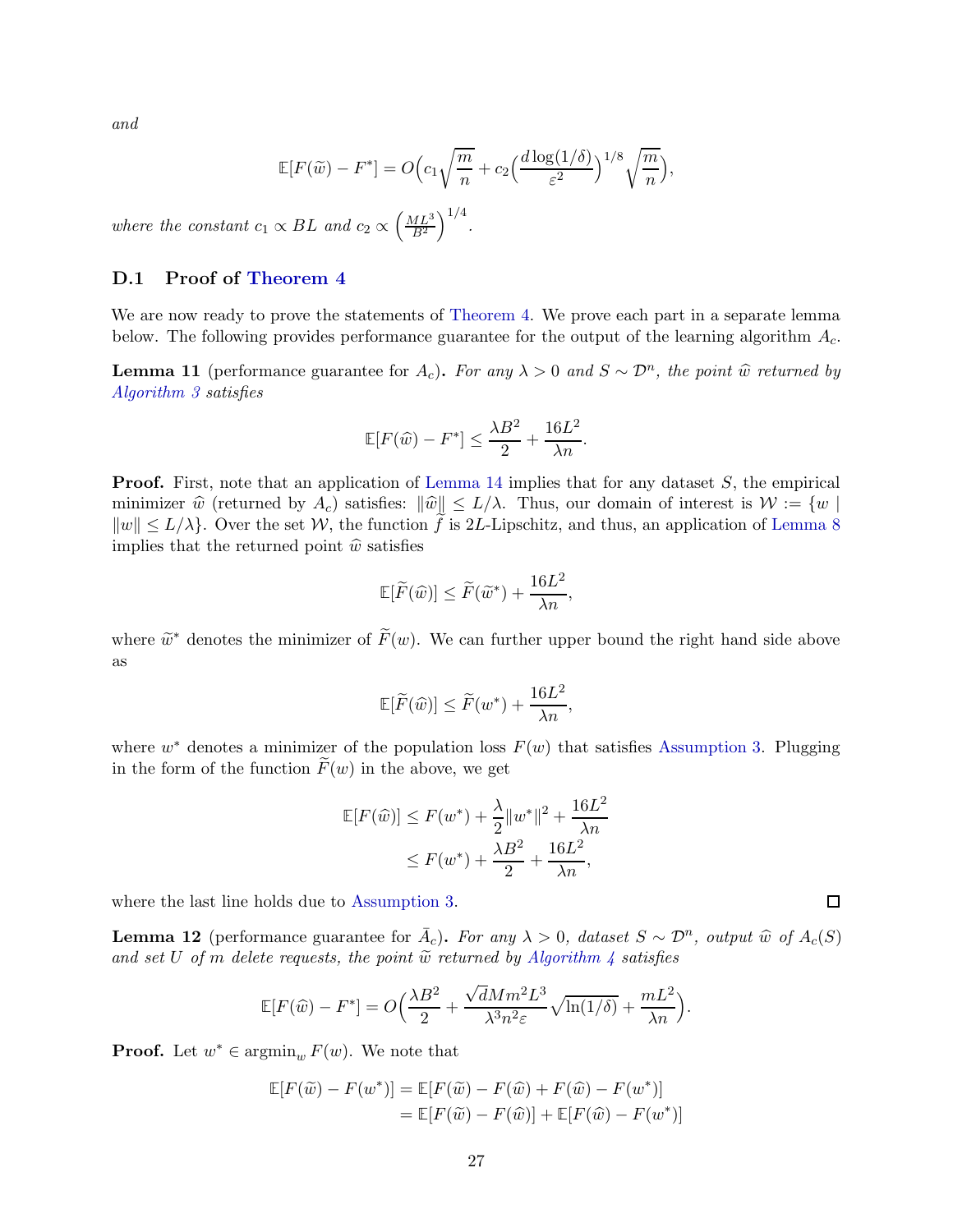$$
\leq \mathbb{E}[L\|\widetilde{w} - \widehat{w}\|] + \mathbb{E}[F(\widehat{w}) - F(w^*)],\tag{26}
$$

where the inequality in the last line holds because the loss function  $f(w, z)$ , and thus the function  $F(w)$ , is L-Lipschitz. We next note that  $\overline{A}_c$  computes the point  $\widetilde{w}$  by running the algorithm  $\overline{A}_{sc}$ with inputs U,  $\hat{w}$  on the loss function  $\hat{f}$ . Thus, we have that

$$
\mathbb{E}[\|\widetilde{w} - \widehat{w}\|] = \mathbb{E}\Big[\Big\|\frac{1}{n-m}(\widehat{H})^{-1} \sum_{z \in U} \nabla \widetilde{f}(\widehat{w}, z) + \nu \Big\|\Big],
$$

where  $\widehat{H} := \frac{1}{n-1}$  $\frac{1}{n-m}\sum_{z\in S\setminus U}\nabla^2\widetilde{f}(w,z)$ . Since, the function  $\widetilde{f}$  is  $\lambda$ -strongly convex, we note that  $\hat{H} \ge \lambda \mathbb{I}_d$ . Using this fact with the above relation implies

$$
\mathbb{E}[\|\widetilde{w} - \widehat{w}\|] \le \frac{1}{\lambda(n-m)} \|\sum_{z \in U} \nabla \widetilde{f}(\widehat{w}, z)\| + \mathbb{E}\|\nu\|
$$
  

$$
\le \frac{1}{\lambda(n-m)} \sum_{z \in U} \|\nabla \widetilde{f}(\widehat{w}, z)\| + \mathbb{E}\|\nu\| \le \frac{2mL}{\lambda(n-m)} + \sigma,
$$
 (27)

where the last line follows from the fact that  $\|\widehat{w}\| \leq \frac{L}{\lambda}$ , and thus

$$
\|\nabla \tilde{f}(\hat{w}, z)\| \le \|\nabla f(\hat{w}, z)\| + \lambda \|\hat{w}\| \le 2L.
$$

Finally, using [\(27\)](#page-26-1) and [Lemma 11](#page-26-2) in [\(26\),](#page-26-1) and by plugging in the value of  $\sigma$  implies the desired performance guarantee. □

Finally, the algorithms  $A_c$  and  $\overline{A}_c$  are  $(\varepsilon, \delta)$ -forgetting, as a consequence of [Lemma 10.](#page-23-0)

<span id="page-27-1"></span>**Lemma 13** (Forgetting guarantee). For any distribution D, dataset S, set of delete requests  $U \subseteq S$ , the algorithms  $A_c$  and  $\bar{A}_c$  satisfy the following guarantees for any set  $W \subseteq \mathbb{R}^d$ ,

(a)  $\Pr(\bar{A}_c(U, A_c(S), T(S)) \in W) \leq e^{\varepsilon} \Pr(\bar{A}_c(\emptyset, A_c(S \setminus U), T(S \setminus U)) \in W) + \delta$ , and (b)  $\Pr(\bar{A}_{c}(\emptyset, A_{c}(S \setminus U), T(S \setminus U)) \in W) \leq e^{\varepsilon} \Pr(\bar{A}_{c}(U, A_{c}(S), T(S)) \in W) + \delta.$ 

Proof of [Theorem 4.](#page-25-0) The desired statements follow immediately from [Lemma 11,](#page-26-2) [Lemma 12](#page-26-1) and [Lemma 13](#page-27-1) respectively.  $\Box$ 

## <span id="page-27-0"></span>D.2 Supporting technical results

The following lemma gives a bound on the regularized empirical risk minimizer point for the loss function  $f(w, z)$  for any dataset S. This gives us a bound on the domain of interest, and thus allows us to bound the Lipschitz constant for loss function over this domain.

<span id="page-27-2"></span>**Lemma 14.** Let  $f(w, z)$  be a L-Lipschitz function in the variable w, and let  $\widetilde{f}$  be defined as

$$
\widetilde{f}(w, z) = f(w, z) + \frac{\lambda}{2} ||w||^2.
$$

Given a dataset  $S = \{z_i\}_{i=1}^n$ , define  $\widehat{G}(w) = \frac{1}{n} \sum_{i=1}^n \widetilde{f}(w, z_i)$ , and let  $\widehat{w}$  denote the empirical risk minimizer of the loss function  $\tilde{f}$  on dataset S, i.e.  $\hat{w} \in \mathop{\rm argmin}_{w} \hat{G}(w)$ . Then, the point  $\hat{w}$  satisfies  $\|\widehat{w}\| \leq \frac{L}{\lambda}$ .